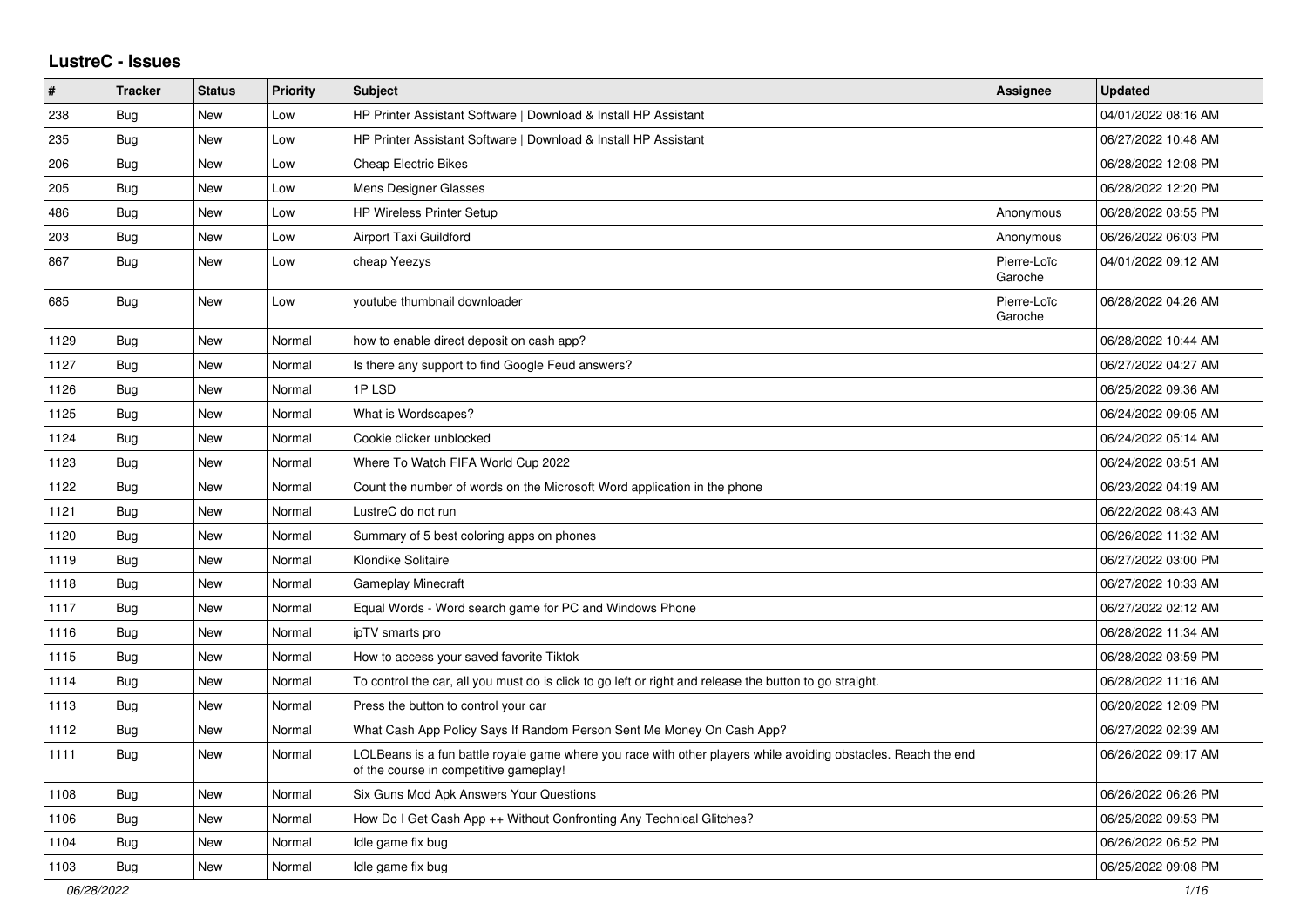| $\vert$ # | <b>Tracker</b> | <b>Status</b> | <b>Priority</b> | Subject                                                     | <b>Assignee</b> | <b>Updated</b>      |
|-----------|----------------|---------------|-----------------|-------------------------------------------------------------|-----------------|---------------------|
| 1102      | <b>Bug</b>     | New           | Normal          | Charlottesville Travel Guide ?                              |                 | 06/26/2022 07:44 AM |
| 1101      | Bug            | New           | Normal          | How to Delete Cash App History at once?                     |                 | 06/27/2022 01:33 PM |
| 1098      | Bug            | New           | Normal          | Life of a Fisherman                                         |                 | 06/26/2022 05:16 PM |
| 1097      | <b>Bug</b>     | New           | Normal          | Race and experience new life.                               |                 | 06/26/2022 04:22 PM |
| 1096      | Bug            | <b>New</b>    | Normal          | Race and experience new life.                               |                 | 06/26/2022 06:07 PM |
| 1094      | <b>Bug</b>     | New           | Normal          | What time does direct deposit hit Cash App?                 |                 | 06/14/2022 03:27 PM |
| 1092      | Bug            | New           | Normal          | Ellison Estate Vineyard                                     |                 | 06/20/2022 12:03 PM |
| 1091      | <b>Bug</b>     | New           | Normal          | Find family fun indoors and outdoors in the Jungfrau Region |                 | 06/14/2022 09:33 AM |
| 1090      | <b>Bug</b>     | New           | Normal          | Pay Someone To Do My Assignment                             |                 | 06/11/2022 03:15 PM |
| 1089      | Bug            | <b>New</b>    | Normal          | Pay Someone To Do My Assignment                             |                 | 06/15/2022 04:44 AM |
| 1087      | Bug            | New           | Normal          | How do new writers start out?                               |                 | 06/10/2022 03:25 PM |
| 1084      | Bug            | New           | Normal          | <b>Trippie Redd</b>                                         |                 | 06/11/2022 09:05 AM |
| 1083      | Bug            | New           | Normal          | coin base review                                            |                 | 06/11/2022 09:13 AM |
| 1082      | Bug            | New           | Normal          | Reset chime bank password without phone number              |                 | 06/15/2022 11:56 AM |
| 1080      | Bug            | New           | Normal          | How to use Math Wallet   Nexo wallet   CoinTiger Exchange   |                 | 06/15/2022 11:56 AM |
| 1079      | Bug            | New           | Normal          | How to get cheap psychology assignment?                     |                 | 06/15/2022 06:00 AM |
| 1078      | <b>Bug</b>     | New           | Normal          | What Bank Is Cash App On Plaid? Find Clarity And Assistance |                 | 06/15/2022 11:56 AM |
| 1077      | Bug            | <b>New</b>    | Normal          | Les excellentes façons d'utiliser ces images                |                 | 06/28/2022 02:33 PM |
| 1076      | <b>Bug</b>     | New           | Normal          | DedicatedHosting4u                                          |                 | 06/11/2022 09:15 AM |
| 1073      | <b>Bug</b>     | New           | Normal          | Cricut Design Space                                         |                 | 06/07/2022 09:34 PM |
| 1072      | Bug            | New           | Normal          | ij.start canon                                              |                 | 06/21/2022 06:56 PM |
| 1071      | <b>Bug</b>     | New           | Normal          | Cinema HD Review - Cinemahdv2.net                           |                 | 06/21/2022 06:54 PM |
| 1069      | Bug            | <b>New</b>    | Normal          | how to get cash app support phone number 24*7 available     |                 | 06/21/2022 08:36 PM |
| 1068      | Bug            | New           | Normal          | 123.hp.com/laserjet                                         |                 | 05/31/2022 12:22 PM |
| 1067      | Bug            | New           | Normal          | Cricut.com/setup                                            |                 | 05/31/2022 12:19 PM |
| 1065      | Bug            | New           | Normal          | The top foreign language training game in 2022              |                 | 06/07/2022 04:05 AM |
| 1063      | <b>Bug</b>     | New           | Normal          | 123.hp.com/laserjet                                         |                 | 05/28/2022 12:27 PM |
| 1062      | <b>Bug</b>     | New           | Normal          | Cricut.com/setup                                            |                 | 05/28/2022 12:26 PM |
| 1061      | Bug            | New           | Normal          | Cricut.com/setup                                            |                 | 05/28/2022 12:24 PM |
| 1060      | Bug            | New           | Normal          | How to Use Panda Helper to Speed Up Your iOS                |                 | 05/28/2022 09:12 AM |
| 1059      | Bug            | New           | Normal          | 123.hp.com/laserjet                                         |                 | 05/28/2022 08:29 AM |
| 1058      | <b>Bug</b>     | New           | Normal          | Cricut.com/setup                                            |                 | 05/28/2022 08:28 AM |
| 1057      | <b>Bug</b>     | New           | Normal          | <b>CCPlay Education Edition APK</b>                         |                 | 06/07/2022 04:07 AM |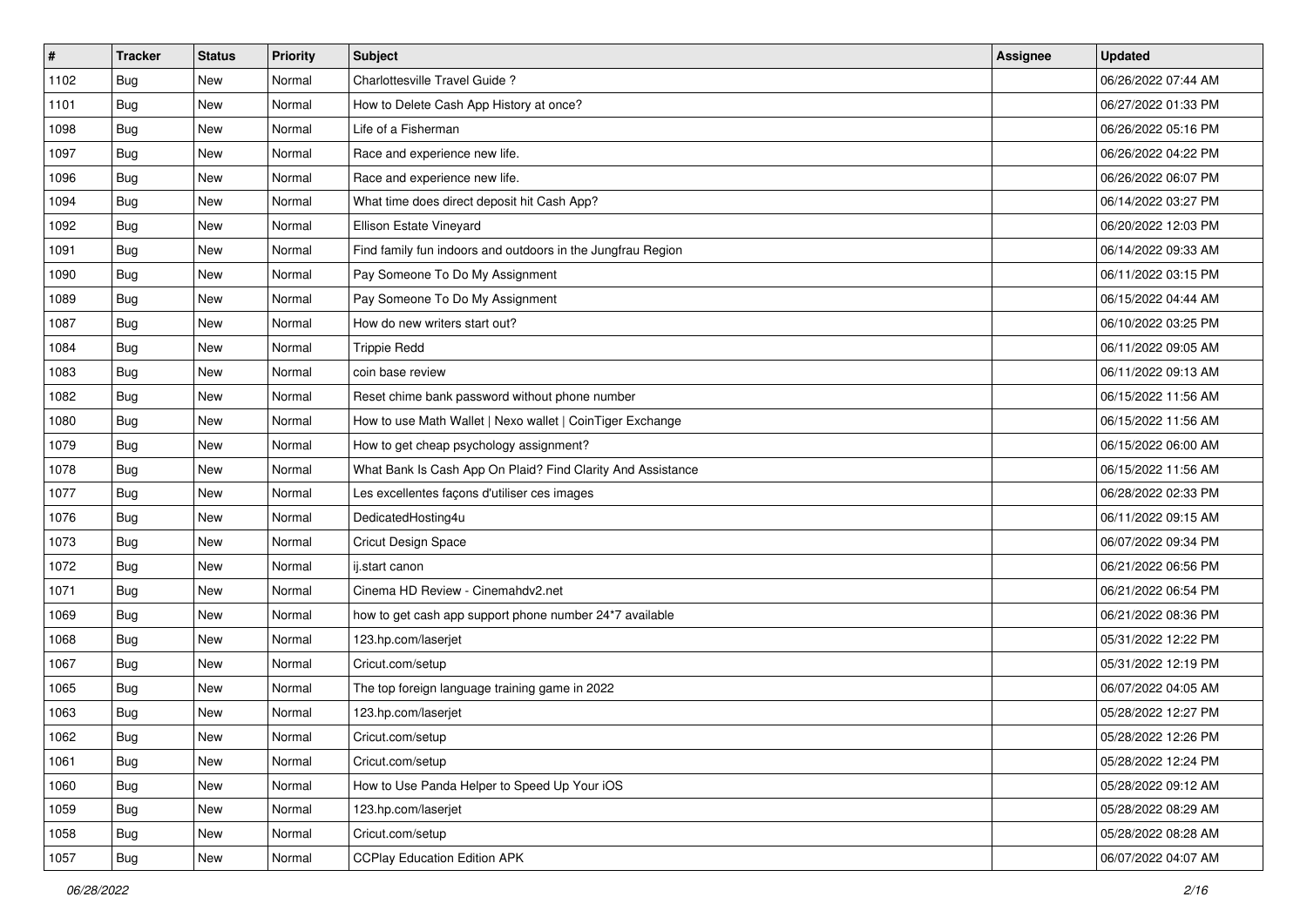| $\vert$ # | <b>Tracker</b> | <b>Status</b> | <b>Priority</b> | Subject                                                                    | <b>Assignee</b> | <b>Updated</b>      |
|-----------|----------------|---------------|-----------------|----------------------------------------------------------------------------|-----------------|---------------------|
| 1053      | <b>Bug</b>     | New           | Normal          | Game Geometry Dash                                                         |                 | 05/26/2022 11:30 AM |
| 1052      | Bug            | New           | Normal          | Build Now GG is a new battle royale game.                                  |                 | 05/26/2022 04:24 AM |
| 1051      | Bug            | New           | Normal          | Dental Supplies USA                                                        |                 | 06/11/2022 09:20 PM |
| 1048      | Bug            | New           | Normal          | So zeigen Sie ein Instagram-Profilbild an und vergrößern es                |                 | 05/25/2022 06:56 AM |
| 1046      | Bug            | New           | Normal          | 123.hp.com/laserjet                                                        |                 | 05/24/2022 10:46 AM |
| 1045      | Bug            | New           | Normal          | Cricut.com/setup                                                           |                 | 05/24/2022 10:45 AM |
| 1044      | Bug            | New           | Normal          | Can I Disapprove If Random Person Sent Me Money On Cash App?               |                 | 05/26/2022 03:51 PM |
| 1043      | <b>Bug</b>     | New           | Normal          | What Is The Right Way To Troubleshoot Cash App Transfer Failed Problems?   |                 | 05/25/2022 01:16 PM |
| 1042      | Bug            | New           | Normal          | How to set up direct deposit on cash app?                                  |                 | 05/25/2022 01:17 PM |
| 1041      | Bug            | New           | Normal          | Count words in Word on the computer                                        |                 | 05/27/2022 02:16 PM |
| 1040      | Bug            | New           | Normal          | thabet                                                                     |                 | 05/19/2022 08:05 PM |
| 1039      | Bug            | New           | Normal          | How to Get Tickmill Bonuses for Free                                       |                 | 05/26/2022 05:43 PM |
| 1036      | Bug            | <b>New</b>    | Normal          | <b>VPS Material</b>                                                        |                 | 05/18/2022 09:34 PM |
| 1034      | Bug            | New           | Normal          | Download Teaching Feeling For Android                                      |                 | 05/20/2022 09:25 AM |
| 1033      | Bug            | New           | Normal          | The best slope 2 online games to play right now                            |                 | 05/17/2022 10:55 AM |
| 1032      | <b>Bug</b>     | New           | Normal          | How To Play The Wordle Game                                                |                 | 05/17/2022 10:37 AM |
| 1031      | Bug            | New           | Normal          | <b>IAFT Traders Union</b>                                                  |                 | 05/16/2022 03:14 PM |
| 1030      | Bug            | New           | Normal          | <b>IAFT Traders Union</b>                                                  |                 | 05/16/2022 03:13 PM |
| 1029      | Bug            | New           | Normal          | 5 Reasons Why People Love Coloring Pages?                                  |                 | 05/16/2022 11:53 AM |
| 1028      | Bug            | New           | Normal          | The Best Free Online Game to Play with Friends                             |                 | 05/16/2022 05:00 AM |
| 1027      | Bug            | New           | Normal          | Word hurdle: Viral and Fun Online Game                                     |                 | 06/25/2022 06:13 PM |
| 1026      | Bug            | New           | Normal          | New Puzzle Game for All Age - Dordle                                       |                 | 06/25/2022 06:17 PM |
| 1025      | Bug            | New           | Normal          | how to change the logo in wordpress                                        |                 | 06/25/2022 06:20 PM |
| 1024      | <b>Bug</b>     | New           | Normal          | How to choose the right broker                                             |                 | 06/25/2022 06:23 PM |
| 1023      | <b>Bug</b>     | New           | Normal          | Questions That Are Typically Asked About Trap The Cat                      |                 | 05/14/2022 03:51 AM |
| 1022      | Bug            | New           | Normal          | 123.hp.com/laserjet                                                        |                 | 05/13/2022 01:25 PM |
| 1021      | Bug            | New           | Normal          | Cricut.com/setup                                                           |                 | 05/26/2022 12:21 AM |
| 1020      | Bug            | New           | Normal          | Cricut.com/setup                                                           |                 | 05/13/2022 11:14 AM |
| 1019      | Bug            | New           | Normal          | Cricut.com/setup                                                           |                 | 05/13/2022 11:13 AM |
| 1018      | Bug            | New           | Normal          | So erhalten Sie ein kostenloses Hörbuch                                    |                 | 06/28/2022 10:39 AM |
| 1016      | Bug            | New           | Normal          | Klondike Solitaire                                                         |                 | 05/12/2022 09:03 AM |
| 1015      | Bug            | New           | Normal          | Is it possible to send books for free?                                     |                 | 05/11/2022 04:05 PM |
| 1014      | <b>Bug</b>     | New           | Normal          | how to get chime routing and account number ? chime routing number florida |                 | 05/11/2022 12:42 PM |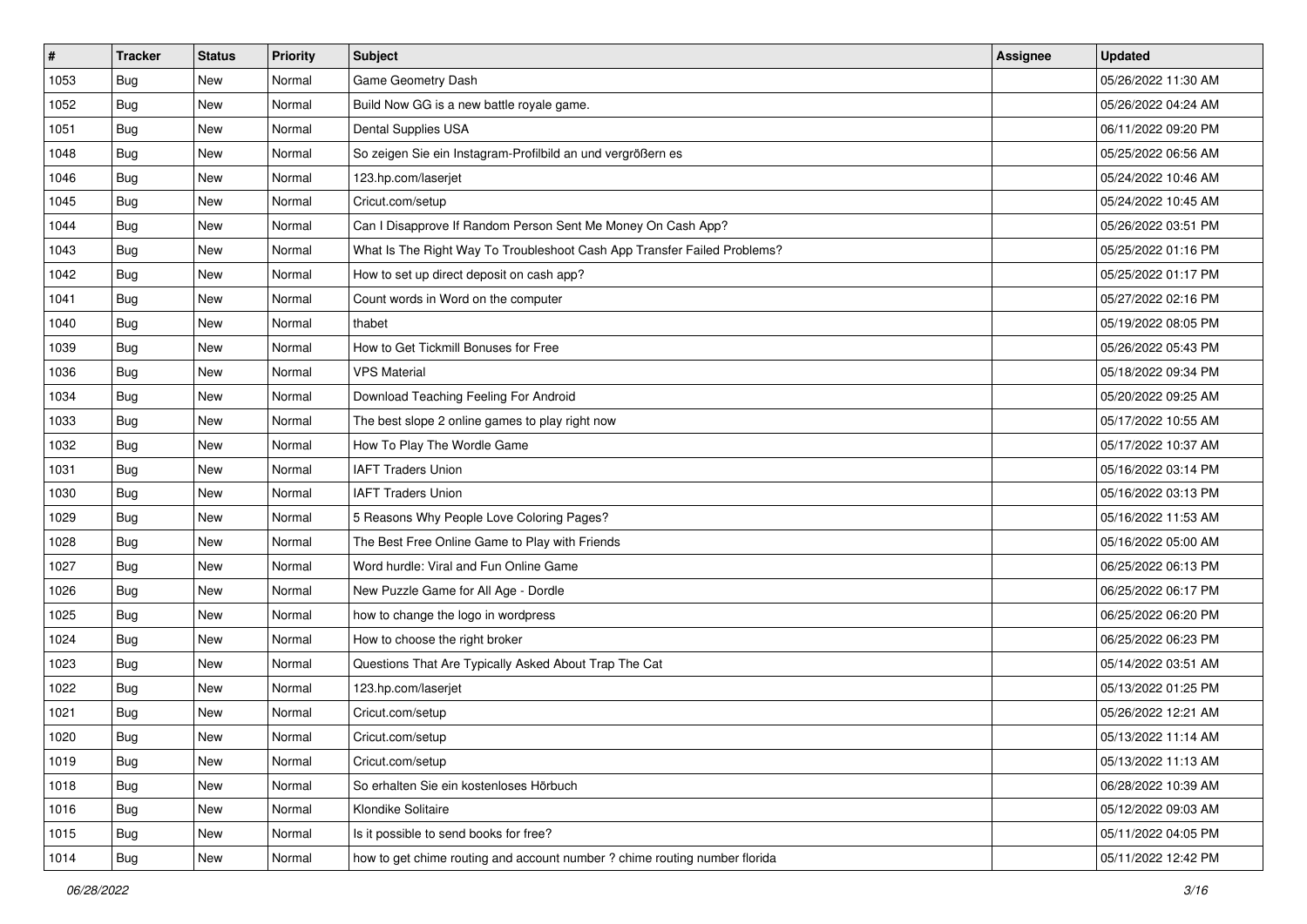| $\vert$ # | <b>Tracker</b> | <b>Status</b> | <b>Priority</b> | Subject                                                           | <b>Assignee</b> | <b>Updated</b>      |
|-----------|----------------|---------------|-----------------|-------------------------------------------------------------------|-----------------|---------------------|
| 1013      | Bug            | New           | Normal          | ij.start canon                                                    |                 | 05/11/2022 11:31 AM |
| 1012      | Bug            | New           | Normal          | Cricut.com/setup                                                  |                 | 05/11/2022 11:30 AM |
| 1011      | Bug            | New           | Normal          | Summary of 10 best coloring apps on phones                        |                 | 05/11/2022 10:58 AM |
| 1009      | <b>Bug</b>     | New           | Normal          | How to change routing number on Cash App?                         |                 | 05/11/2022 07:13 AM |
| 1008      | Bug            | New           | Normal          | Who was the first black woman to anchor a newscast?               |                 | 05/10/2022 03:13 PM |
| 1007      | Bug            | New           | Normal          | "ij.start canon                                                   |                 | 05/18/2022 10:40 AM |
| 1006      | <b>Bug</b>     | New           | Normal          | Cricut.com/setup                                                  |                 | 05/10/2022 01:22 PM |
| 1004      | Bug            | New           | Normal          | you get to pinch and drag a man with a very flexible face         |                 | 05/10/2022 10:59 AM |
| 1002      | Bug            | New           | Normal          | Chemistry Assignment Help                                         |                 | 06/04/2022 09:58 AM |
| 1001      | Bug            | New           | Normal          | Venmo Keep Saying Error?                                          |                 | 06/27/2022 02:20 AM |
| 999       | Bug            | New           | Normal          | Is there a way to find Google Feud answers?                       |                 | 06/28/2022 01:27 AM |
| 998       | Bug            | New           | Normal          | Is It Hard to Solve Wordle An                                     |                 | 06/27/2022 12:24 AM |
| 997       | Bug            | New           | Normal          | 123.hp.com/laserjet                                               |                 | 06/28/2022 09:48 AM |
| 996       | <b>Bug</b>     | New           | Normal          | Cricut.com/setup                                                  |                 | 06/27/2022 07:12 AM |
| 993       | Bug            | New           | Normal          | IO Games Free Online                                              |                 | 06/26/2022 09:41 AM |
| 992       | <b>Bug</b>     | New           | Normal          | So vergrößern Sie Ihr Instagram-Profilbild                        |                 | 06/26/2022 11:29 PM |
| 991       | Bug            | New           | Normal          | <b>MDMA MOLLY</b>                                                 |                 | 05/03/2022 12:03 AM |
| 990       | Bug            | New           | Normal          | Mushrooms                                                         |                 | 06/26/2022 05:41 AM |
| 989       | <b>Bug</b>     | New           | Normal          | Barewoods Wax Cigar                                               |                 | 06/26/2022 09:19 AM |
| 988       | Bug            | New           | Normal          | <b>Medicinal Mushrooms</b>                                        |                 | 06/27/2022 09:33 AM |
| 987       | Bug            | New           | Normal          | <b>Medicinal Mushrooms</b>                                        |                 | 06/27/2022 07:13 PM |
| 985       | Bug            | New           | Normal          | Find out the vitality of Facebook Phone Number:                   |                 | 06/27/2022 05:39 AM |
| 984       | Bug            | New           | Normal          | How to disable, permanently delete Twitter account on phone, PC   |                 | 06/26/2022 08:28 AM |
| 983       | Bug            | New           | Normal          | Finding issue in tekken 3 game?                                   |                 | 06/28/2022 03:26 AM |
| 982       | <b>Bug</b>     | New           | Normal          | Five sites that let you download free scenarios for your iPhone   |                 | 05/07/2022 09:34 PM |
| 981       | Bug            | New           | Normal          | VidMate Mod APK                                                   |                 | 06/28/2022 11:24 AM |
| 980       | <b>Bug</b>     | New           | Normal          | Free Gas Cards for the Unemployed                                 |                 | 06/28/2022 02:54 PM |
| 979       | <b>Bug</b>     | New           | Normal          | Free Gas Cards for the Unemployed                                 |                 | 06/25/2022 09:02 PM |
| 978       | Bug            | New           | Normal          | Delamore Lodge is a place to stay.                                |                 | 06/27/2022 04:57 AM |
| 977       | Bug            | New           | Normal          | Fans of the Old Country will like this book.                      |                 | 06/26/2022 05:54 AM |
| 975       | Bug            | New           | Normal          | Payback 2 Mod APK                                                 |                 | 05/05/2022 10:56 AM |
| 974       | <b>Bug</b>     | New           | Normal          | Watch NCAA Football Live Streaming Free                           |                 | 06/26/2022 05:33 PM |
| 972       | <b>Bug</b>     | New           | Normal          | How To Borrow Money From The Cash App? Get To Know About The Same |                 | 04/25/2022 07:30 AM |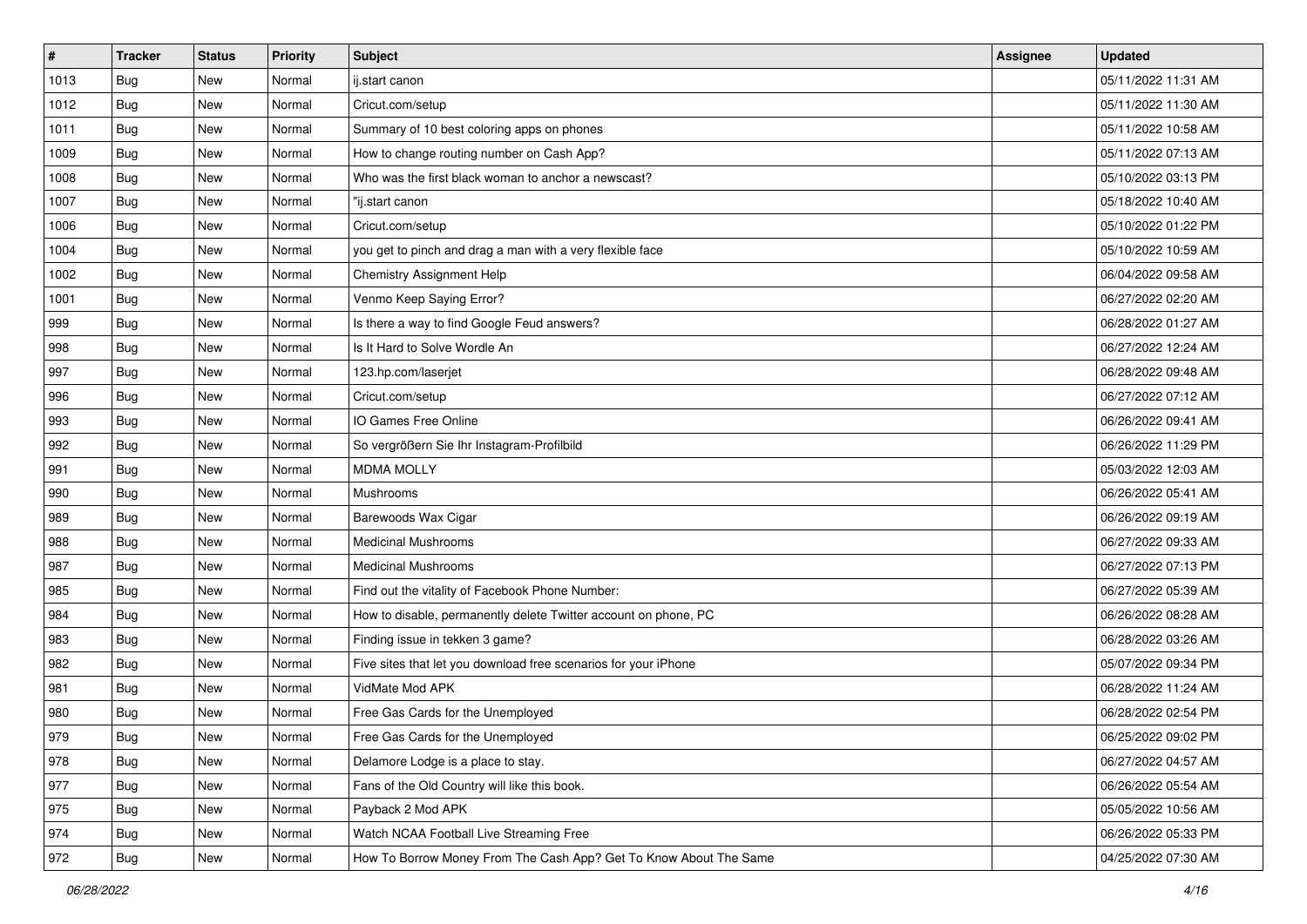| #   | <b>Tracker</b> | <b>Status</b> | <b>Priority</b> | Subject                                                                                | <b>Assignee</b> | <b>Updated</b>      |
|-----|----------------|---------------|-----------------|----------------------------------------------------------------------------------------|-----------------|---------------------|
| 971 | <b>Bug</b>     | New           | Normal          | How Do I Check Balance On Cash App Card With Optimum Ease?                             |                 | 06/27/2022 08:16 PM |
| 970 | Bug            | New           | Normal          | The Amount Of Time Does Cash App Direct Deposit Time Take?                             |                 | 06/26/2022 07:32 PM |
| 969 | Bug            | New           | Normal          | Watch NCAA Football Live Match Free                                                    |                 | 06/28/2022 01:31 PM |
| 966 | Bug            | New           | Normal          | How to Download the Filmes                                                             |                 | 06/27/2022 03:25 AM |
| 965 | Bug            | New           | Normal          | Go with cash app customer service to know where I can load my cash app card            |                 | 06/28/2022 04:30 AM |
| 964 | <b>Bug</b>     | New           | Normal          | Can I Fix Cash App Transfer Failed Issues By Adding Sufficient Funds?                  |                 | 06/26/2022 07:21 AM |
| 962 | Bug            | New           | Normal          | Kostenlose Hörbücher                                                                   |                 | 06/26/2022 10:45 PM |
| 961 | Bug            | New           | Normal          | TeaTv is an Android                                                                    |                 | 06/26/2022 02:02 PM |
| 959 | Bug            | New           | Normal          | Get connected with cash app team-How to get money off cash app at walmart without card |                 | 06/27/2022 08:52 AM |
| 958 | Bug            | New           | Normal          | Avail Cash app support service to know Sutton bank cash app number                     |                 | 06/26/2022 08:46 AM |
| 957 | <b>Bug</b>     | New           | Normal          | From Where I Can Get Cheap Writing Services?                                           |                 | 04/20/2022 05:06 AM |
| 956 | Bug            | New           | Normal          | FNF Free Mods Online                                                                   |                 | 06/25/2022 09:59 PM |
| 954 | Bug            | New           | Normal          | AZ Screen Recorder Mod                                                                 |                 | 06/25/2022 11:24 PM |
| 953 | <b>Bug</b>     | New           | Normal          | Manga Dogs - Read Your Favorite Comics on Your Smartphone                              |                 | 06/27/2022 03:53 PM |
| 952 | Bug            | New           | Normal          | Canon IJ Network Tool                                                                  |                 | 06/26/2022 10:35 AM |
| 951 | Bug            | New           | Normal          | Canon.com/ijsetup                                                                      |                 | 06/27/2022 07:56 PM |
| 950 | Bug            | New           | Normal          | ij.start canon                                                                         |                 | 06/26/2022 04:35 AM |
| 949 | Bug            | New           | Normal          | <b>Educational Games</b>                                                               |                 | 06/15/2022 09:11 PM |
| 948 | <b>Bug</b>     | New           | Normal          | Canon IJ Network Tool                                                                  |                 | 06/27/2022 09:30 PM |
| 947 | Bug            | New           | Normal          | is Disney Now and Disney Plus different?                                               |                 | 04/14/2022 09:53 AM |
| 946 | Bug            | New           | Normal          | What is Plex and Is Plex Legal?                                                        |                 | 06/26/2022 05:23 AM |
| 945 | Bug            | New           | Normal          | TikTok 18 Mod Apk For Your Android                                                     |                 | 04/13/2022 09:32 AM |
| 943 | Bug            | New           | Normal          | ij.start canon                                                                         |                 | 04/13/2022 08:52 AM |
| 942 | Bug            | New           | Normal          | Canon IJ Network Tool                                                                  |                 | 04/13/2022 08:45 AM |
| 941 | Bug            | New           | Normal          | is Disney Now and Disney Plus different?                                               |                 | 06/26/2022 12:10 PM |
| 940 | Bug            | New           | Normal          | What is Plex and Is Plex Legal?                                                        |                 | 06/26/2022 04:50 PM |
| 935 | <b>Bug</b>     | New           | Normal          | MovieBox Pro Apk - Watch Movies and TV Shows on Your Android Phone                     |                 | 06/26/2022 04:11 AM |
| 934 | <b>Bug</b>     | New           | Normal          | MovieBox Pro Apk - Watch Movies and TV Shows on Your Android Phone                     |                 | 05/10/2022 11:01 AM |
| 933 | Bug            | New           | Normal          | How Can I Watch Movies on My Mobile Phone                                              |                 | 06/24/2022 12:55 AM |
| 932 | Bug            | New           | Normal          | The best epic, long-playing PC games will consume days of your life.                   |                 | 05/15/2022 07:44 PM |
| 930 | Bug            | New           | Normal          | The best free games online                                                             |                 | 04/12/2022 09:05 AM |
| 929 | Bug            | New           | Normal          | Canon IJ Network Tool                                                                  |                 | 04/12/2022 08:32 AM |
| 928 | <b>Bug</b>     | New           | Normal          | How Does Sutton Bank Cash App Customer Service Help In Answering Your Questions?       |                 | 04/12/2022 11:36 AM |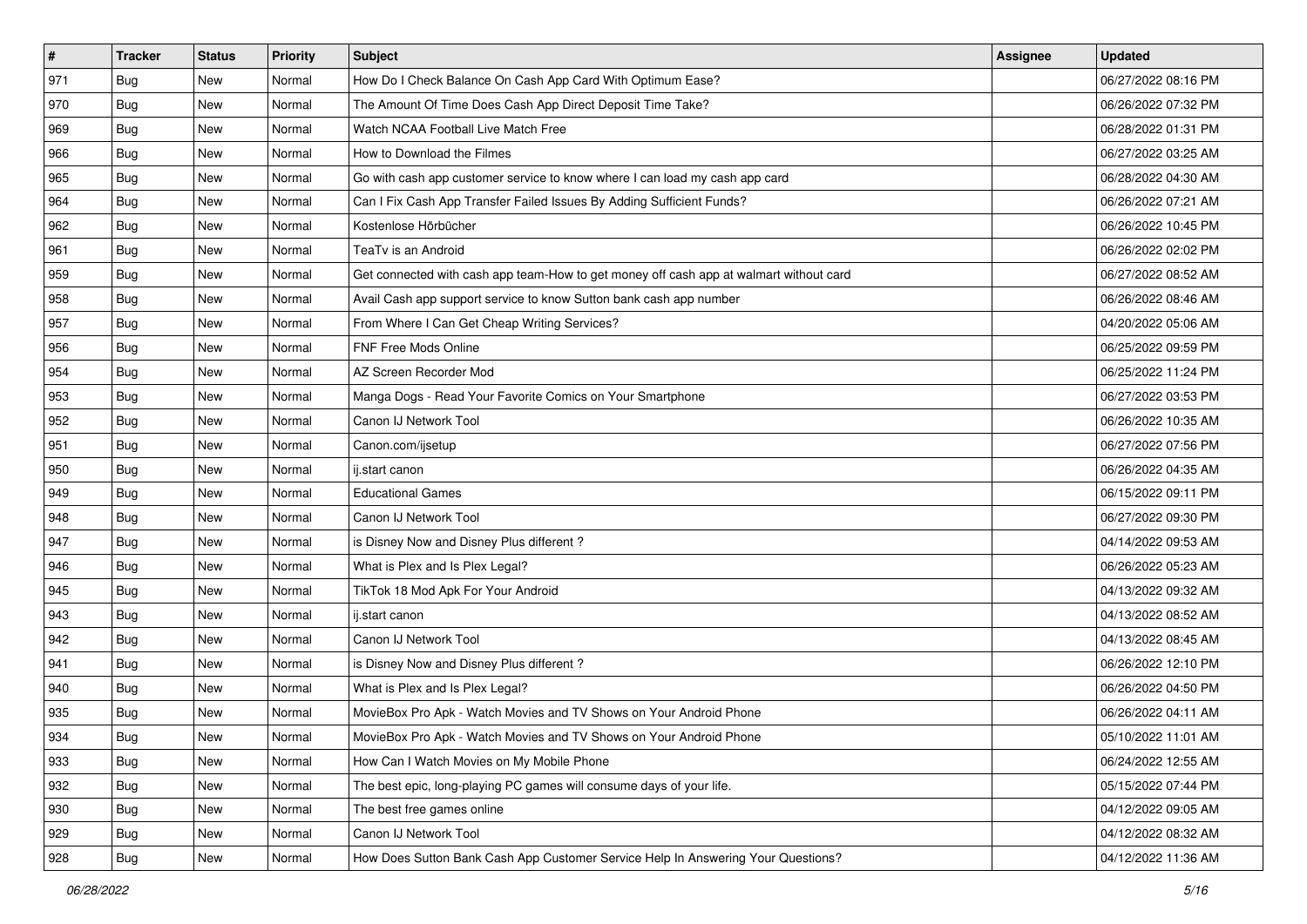| #   | <b>Tracker</b> | <b>Status</b> | <b>Priority</b> | Subject                                                                     | <b>Assignee</b> | <b>Updated</b>      |
|-----|----------------|---------------|-----------------|-----------------------------------------------------------------------------|-----------------|---------------------|
| 926 | Bug            | New           | Normal          | tavor 7                                                                     |                 | 06/22/2022 05:08 PM |
| 925 | Bug            | New           | Normal          | tavor 7                                                                     |                 | 06/15/2022 03:45 AM |
| 924 | <b>Bug</b>     | New           | Normal          | buy tec 9                                                                   |                 | 04/11/2022 02:54 PM |
| 923 | <b>Bug</b>     | New           | Normal          | frenchies for sale                                                          |                 | 04/11/2022 02:35 PM |
| 922 | Bug            | <b>New</b>    | Normal          | Why Is The Need For Assignment Writing Services?                            |                 | 06/28/2022 06:59 AM |
| 921 | Bug            | New           | Normal          | Canon IJ Network Tool                                                       |                 | 04/11/2022 09:00 AM |
| 920 | <b>Bug</b>     | New           | Normal          | Where I Can Get Essay Writing Services?                                     |                 | 04/11/2022 08:35 AM |
| 918 | Bug            | New           | Normal          | Antivirus for IOS                                                           |                 | 06/16/2022 10:36 PM |
| 917 | Bug            | New           | Normal          | Random Person Sent Me Money on Cash App-find solution?                      |                 | 04/09/2022 12:32 PM |
| 916 | Bug            | <b>New</b>    | Normal          | How long does it take to write a book?                                      |                 | 04/07/2022 12:15 PM |
| 915 | Bug            | New           | Normal          | Finance dissertation writing                                                |                 | 04/07/2022 09:22 AM |
| 914 | Bug            | New           | Normal          | Wordle: how to play fashion games for free?                                 |                 | 04/07/2022 08:30 AM |
| 913 | Bug            | <b>New</b>    | Normal          | Canon IJ Network Tool                                                       |                 | 04/07/2022 06:21 AM |
| 912 | <b>Bug</b>     | <b>New</b>    | Normal          | Cuphead Mobile Game Review                                                  |                 | 06/09/2022 10:14 AM |
| 911 | Bug            | New           | Normal          | Aluminum Windows & Doors                                                    |                 | 04/06/2022 08:10 PM |
| 910 | <b>Bug</b>     | New           | Normal          | Each content looks unisize or not formated                                  |                 | 04/06/2022 11:21 AM |
| 909 | <b>Bug</b>     | New           | Normal          | Toca Life World APK                                                         |                 | 04/06/2022 04:52 AM |
| 908 | Bug            | <b>New</b>    | Normal          | Toca Life World APK                                                         |                 | 04/06/2022 03:18 AM |
| 907 | <b>Bug</b>     | New           | Normal          | Canon IJ Network Tool                                                       |                 | 04/04/2022 10:43 AM |
| 906 | Bug            | New           | Normal          | How To Change Cash App From Business To Personal Account For Any Reasons?   |                 | 04/04/2022 09:57 AM |
| 905 | Bug            | New           | Normal          | MINI MILITIA MOD APK                                                        |                 | 05/19/2022 01:54 PM |
| 898 | Bug            | New           | Normal          | Shadow Fight 2 Mod APK                                                      |                 | 04/02/2022 09:17 AM |
| 895 | Bug            | <b>New</b>    | Normal          | Cash App Scams                                                              |                 | 06/18/2022 02:36 PM |
| 893 | Bug            | New           | Normal          | klingeltone                                                                 |                 | 04/13/2022 11:06 AM |
| 892 | <b>Bug</b>     | New           | Normal          | Good game                                                                   |                 | 04/01/2022 09:15 AM |
| 891 | Bug            | New           | Normal          | The most interesting game today, have you tried it?                         |                 | 04/01/2022 09:17 AM |
| 889 | <b>Bug</b>     | New           | Normal          | What is Plex and how it's work?                                             |                 | 04/01/2022 09:14 AM |
| 888 | <b>Bug</b>     | New           | Normal          | Is the Fox News Channel on Roku free?                                       |                 | 04/25/2022 08:04 AM |
| 887 | Bug            | New           | Normal          | What is Plex and how it's work?                                             |                 | 04/01/2022 09:16 AM |
| 886 | Bug            | New           | Normal          | Is the Fox News Channel on Roku free?                                       |                 | 06/28/2022 08:29 AM |
| 885 | Bug            | New           | Normal          | How to Install the Tele Latino App For Android                              |                 | 03/28/2022 04:10 AM |
| 884 | Bug            | New           | Normal          | Why do Subway Surfers popular                                               |                 | 04/01/2022 09:16 AM |
| 883 | <b>Bug</b>     | New           | Normal          | Langweilen Sie sich jemals bei der gleichen alten Schriftart auf Instagram? |                 | 04/01/2022 09:16 AM |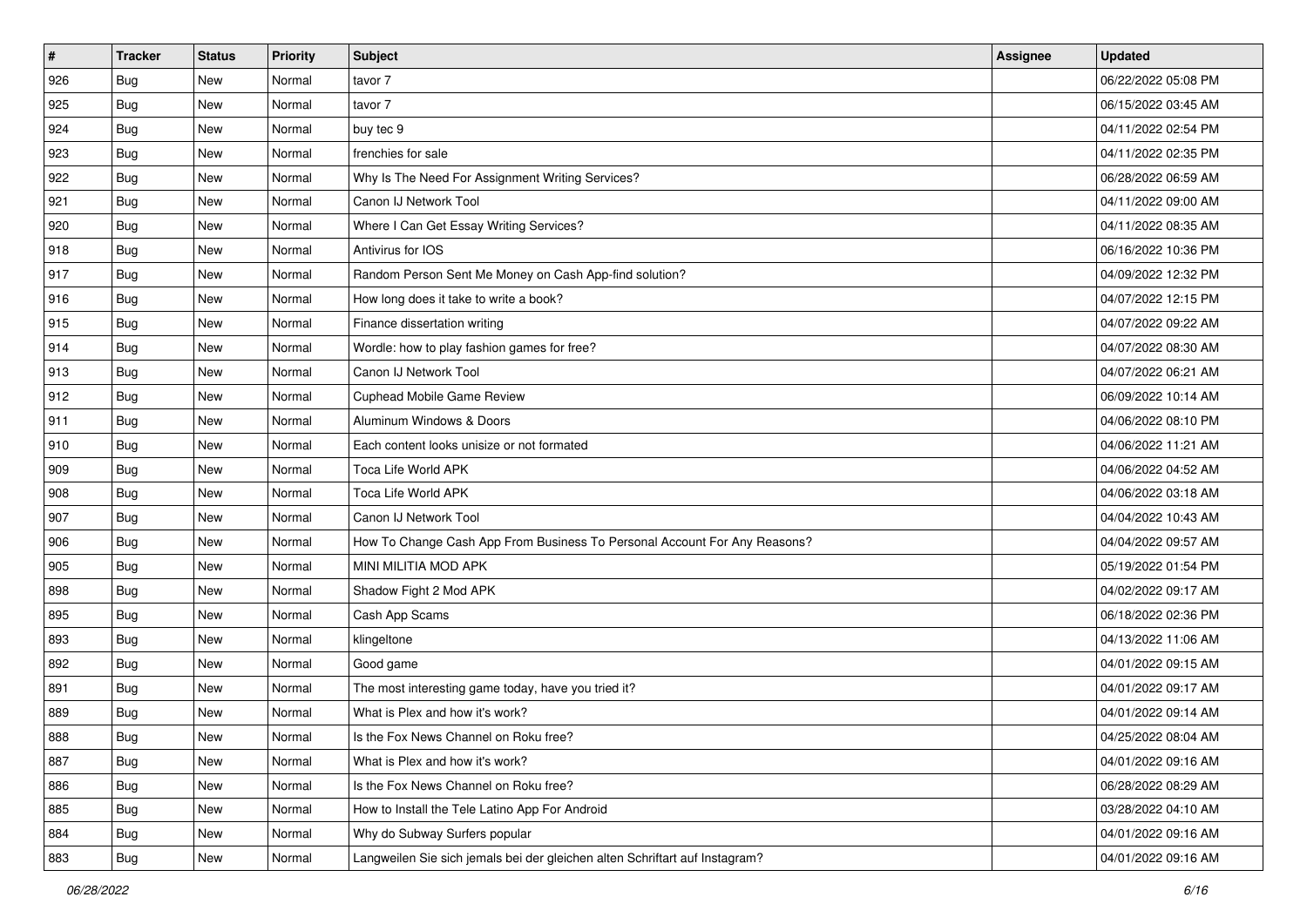| $\sharp$ | <b>Tracker</b> | <b>Status</b> | Priority | Subject                                                                          | <b>Assignee</b> | <b>Updated</b>      |
|----------|----------------|---------------|----------|----------------------------------------------------------------------------------|-----------------|---------------------|
| 882      | <b>Bug</b>     | New           | Normal   | How to change bank account on cash app?                                          |                 | 04/01/2022 09:16 AM |
| 880      | Bug            | <b>New</b>    | Normal   | Why do Subway Surfers popular                                                    |                 | 04/01/2022 09:16 AM |
| 878      | <b>Bug</b>     | New           | Normal   | Wie ist instazoom hilfreich beim Herunterladen von Instagram-Profilbildern       |                 | 04/08/2022 09:28 PM |
| 876      | <b>Bug</b>     | New           | Normal   | Download Full-Size Profile Pictures of Your Favorite Users With InstaDP          |                 | 04/01/2022 09:12 AM |
| 875      | <b>Bug</b>     | <b>New</b>    | Normal   | Red ball game                                                                    |                 | 04/01/2022 09:15 AM |
| 874      | <b>Bug</b>     | New           | Normal   | Cómo descargar Minecraft Apk                                                     |                 | 06/26/2022 08:01 AM |
| 873      | <b>Bug</b>     | New           | Normal   | Klingeltöne mp3                                                                  |                 | 04/13/2022 11:03 AM |
| 872      | <b>Bug</b>     | New           | Normal   | Poppy Playtime Horror Game Free                                                  |                 | 04/01/2022 09:11 AM |
| 870      | <b>Bug</b>     | New           | Normal   | <b>Mahjong Solitaire</b>                                                         |                 | 04/01/2022 09:12 AM |
| 869      | Bug            | <b>New</b>    | Normal   | Sonnerie Post Malone 2022                                                        |                 | 04/13/2022 11:05 AM |
| 865      | Bug            | New           | Normal   | Canon IJ Printer Utility                                                         |                 | 05/18/2022 07:24 PM |
| 864      | Bug            | New           | Normal   | Canon IJ Network Tool                                                            |                 | 04/01/2022 09:14 AM |
| 863      | <b>Bug</b>     | <b>New</b>    | Normal   | Canon IJ Network Tool                                                            |                 | 04/01/2022 09:12 AM |
| 862      | <b>Bug</b>     | New           | Normal   | none                                                                             |                 | 04/01/2022 09:11 AM |
| 859      | Bug            | New           | Normal   | Canon IJ Network Tool                                                            |                 | 04/01/2022 09:13 AM |
| 857      | <b>Bug</b>     | New           | Normal   | Welcome to the world of classic retro games                                      |                 | 04/01/2022 09:13 AM |
| 856      | <b>Bug</b>     | New           | Normal   | Online Classes Assistance Help For Student                                       |                 | 04/01/2022 09:13 AM |
| 855      | Bug            | <b>New</b>    | Normal   | Online Classes Assistance Help For Student                                       |                 | 04/01/2022 09:13 AM |
| 854      | Bug            | New           | Normal   | How To Resolve Password Problems Through Facebook Customer Service?              |                 | 04/09/2022 06:11 PM |
| 853      | Bug            | New           | Normal   | what is dr laser                                                                 |                 | 04/01/2022 09:13 AM |
| 852      | <b>Bug</b>     | New           | Normal   | How to cancel your French Bee flight within 24 hours?                            |                 | 04/01/2022 09:13 AM |
| 851      | <b>Bug</b>     | New           | Normal   | Laden Sie den kostenlosen MP3-Klingelton für Ihr Mobiltelefon herunter           |                 | 04/01/2022 09:14 AM |
| 850      | Bug            | <b>New</b>    | Normal   | Puppy Playtime APK Android                                                       |                 | 04/01/2022 09:14 AM |
| 849      | <b>Bug</b>     | New           | Normal   | FutEmax App Apk - Watch Soccer, Fantasy Football, And More On Your Mobile Device |                 | 04/01/2022 09:04 AM |
| 844      | Bug            | New           | Normal   | To know Chime Routing Number call on the helpline number                         |                 | 04/01/2022 08:58 AM |
| 843      | <b>Bug</b>     | New           | Normal   | Canon IJ Network Tool                                                            |                 | 04/01/2022 08:58 AM |
| 842      | <b>Bug</b>     | New           | Normal   | Join the fun game                                                                |                 | 04/01/2022 08:58 AM |
| 841      | i Bug          | New           | Normal   | How do I activate FOX NOW?                                                       |                 | 04/01/2022 08:58 AM |
| 840      | Bug            | New           | Normal   | Is Tubi really free and legal?                                                   |                 | 04/01/2022 08:58 AM |
| 839      | Bug            | New           | Normal   | How do I activate FOX NOW?                                                       |                 | 04/01/2022 08:58 AM |
| 838      | Bug            | New           | Normal   | Celebrity Hunter Mod apk - Como instalá-lo                                       |                 | 04/01/2022 08:58 AM |
| 836      | <b>Bug</b>     | New           | Normal   | What Is The Required Amount To Pay As Cash App Clearance Fee?                    |                 | 04/01/2022 09:00 AM |
| 835      | <b>Bug</b>     | New           | Normal   | Build your strong army with Taming io                                            |                 | 04/01/2022 08:59 AM |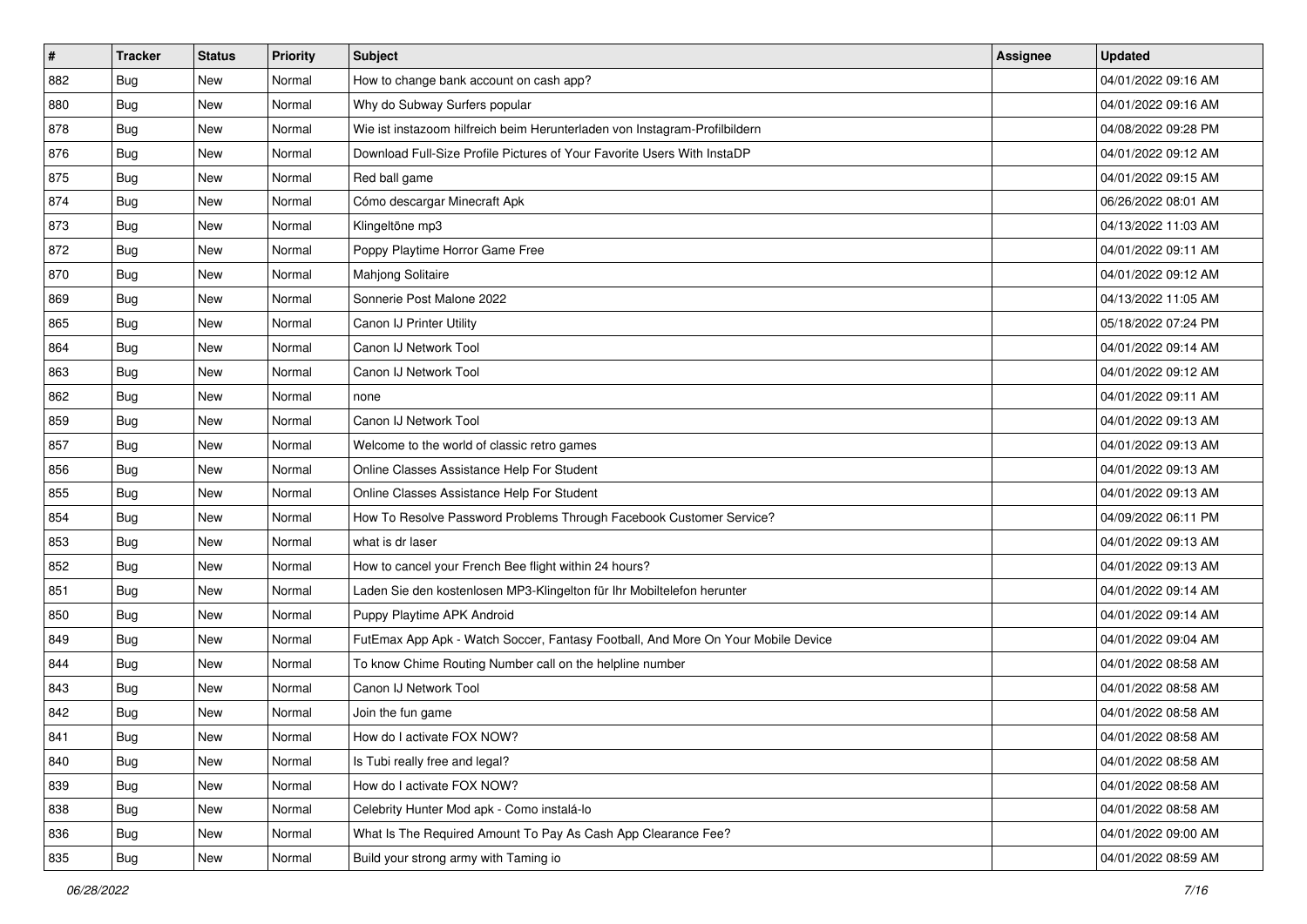| $\sharp$ | <b>Tracker</b> | <b>Status</b> | Priority | Subject                                                          | <b>Assignee</b> | <b>Updated</b>      |
|----------|----------------|---------------|----------|------------------------------------------------------------------|-----------------|---------------------|
| 834      | <b>Bug</b>     | New           | Normal   | Grasp the secret to relieve stress and fatigue                   |                 | 04/01/2022 08:57 AM |
| 833      | Bug            | <b>New</b>    | Normal   | Does Direct Deposit Hit Chime- seek Chime Customer Service       |                 | 04/01/2022 08:59 AM |
| 832      | Bug            | New           | Normal   | Choque Royale Mod Apk                                            |                 | 04/01/2022 08:59 AM |
| 831      | <b>Bug</b>     | New           | Normal   | Build and shoot                                                  |                 | 05/29/2022 04:47 PM |
| 830      | Bug            | <b>New</b>    | Normal   | Poppy Playtime APK                                               |                 | 06/27/2022 10:31 PM |
| 828      | <b>Bug</b>     | New           | Normal   | Nursery management                                               |                 | 06/28/2022 12:10 PM |
| 827      | <b>Bug</b>     | New           | Normal   | Come To Know The Required Steps To Unlock Cash App Account       |                 | 04/01/2022 08:59 AM |
| 826      | Bug            | New           | Normal   | How to Dowload MXL TV Premium                                    |                 | 05/26/2022 03:34 PM |
| 825      | <b>Bug</b>     | New           | Normal   | Lucky Patcher Download                                           |                 | 06/26/2022 06:09 PM |
| 822      | Bug            | <b>New</b>    | Normal   | Dowload Your Boyfriend Game                                      |                 | 06/28/2022 04:56 AM |
| 821      | Bug            | New           | Normal   | Nicoo - A Review of the Popular Battle Royale Game               |                 | 06/28/2022 08:30 AM |
| 820      | Bug            | New           | Normal   | Metal Slug Apk para Android                                      |                 | 06/28/2022 11:01 AM |
| 819      | <b>Bug</b>     | New           | Normal   | Metal Slug Apk para Android                                      |                 | 06/27/2022 09:35 AM |
| 817      | <b>Bug</b>     | New           | Normal   | Pacman 30th Anniversary                                          |                 | 06/28/2022 09:20 AM |
| 816      | <b>Bug</b>     | New           | Normal   | Play Scribble io fun with everyone                               |                 | 06/28/2022 03:20 PM |
| 811      | <b>Bug</b>     | New           | Normal   | Canon IJ Network Tool                                            |                 | 06/28/2022 06:12 AM |
| 809      | <b>Bug</b>     | New           | Normal   | Smash Karts - immerse yourself in the exciting race              |                 | 06/28/2022 09:57 AM |
| 808      | Bug            | <b>New</b>    | Normal   | Sinnvolle Guten-Morgen-Grüße                                     |                 | 06/28/2022 09:47 AM |
| 807      | <b>Bug</b>     | New           | Normal   | 1v1Battle is a strategic action 'Build and shoot' game           |                 | 06/27/2022 06:52 AM |
| 804      | Bug            | New           | Normal   | Review                                                           |                 | 06/27/2022 08:38 PM |
| 802      | <b>Bug</b>     | New           | Normal   | Who Is an ETL Engineer                                           |                 | 06/28/2022 02:03 AM |
| 801      | <b>Bug</b>     | New           | Normal   | Who Is an ETL Engineer                                           |                 | 06/27/2022 12:25 PM |
| 800      | Bug            | <b>New</b>    | Normal   | Who Is an ETL Engineer                                           |                 | 06/28/2022 08:48 AM |
| 799      | Bug            | New           | Normal   | Who Is an ETL Engineer                                           |                 | 06/28/2022 02:51 AM |
| 798      | <b>Bug</b>     | New           | Normal   | Who Is an ETL Engineer                                           |                 | 06/27/2022 09:48 AM |
| 796      | <b>Bug</b>     | New           | Normal   | How Does Cash App ++ actually work and What is the process of it |                 | 06/22/2022 07:03 AM |
| 795      | <b>Bug</b>     | New           | Normal   | Drift Boss - Exciting Race                                       |                 | 06/26/2022 06:32 PM |
| 792      | i Bug          | New           | Normal   | What is Google Camera Mod?                                       |                 | 06/27/2022 10:20 AM |
| 791      | Bug            | New           | Normal   | Samsnung TV Plus is not working                                  |                 | 04/01/2022 09:03 AM |
| 790      | Bug            | New           | Normal   | My app                                                           |                 | 04/01/2022 09:03 AM |
| 789      | Bug            | New           | Normal   | Full version                                                     |                 | 06/28/2022 01:58 PM |
| 788      | <b>Bug</b>     | New           | Normal   | Intro Maker Mod APK                                              |                 | 06/28/2022 04:21 AM |
| 787      | <b>Bug</b>     | New           | Normal   | Assured Assignment Help                                          |                 | 06/27/2022 05:19 PM |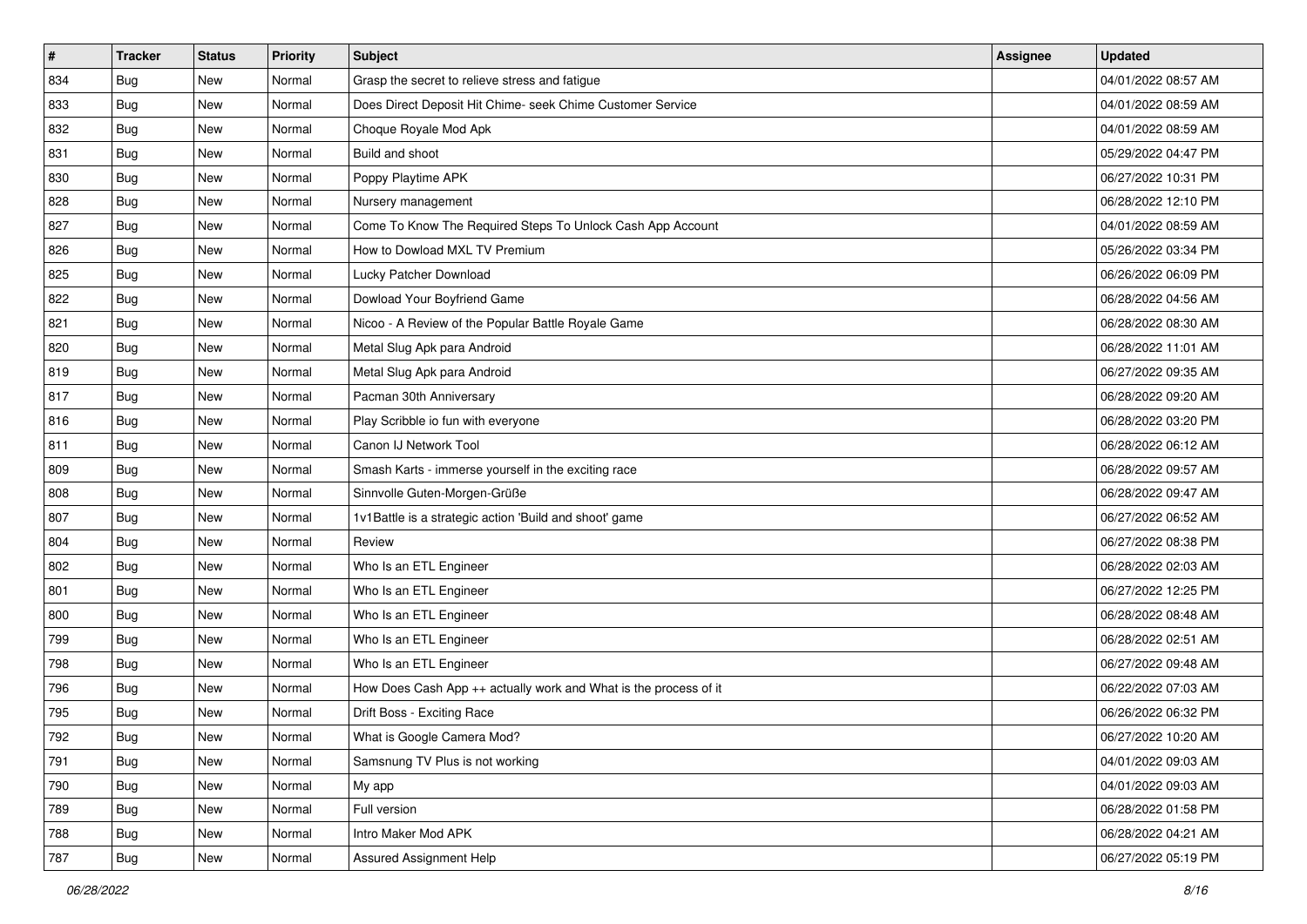| $\vert$ # | <b>Tracker</b> | <b>Status</b> | <b>Priority</b> | Subject                                                                                             | <b>Assignee</b> | <b>Updated</b>      |
|-----------|----------------|---------------|-----------------|-----------------------------------------------------------------------------------------------------|-----------------|---------------------|
| 786       | Bug            | New           | Normal          | Best Assignment Help in Australia & UK                                                              |                 | 06/21/2022 09:28 PM |
| 785       | Bug            | <b>New</b>    | Normal          | How To Get Money Off Cash App Without Card Or With A Card?                                          |                 | 06/28/2022 11:35 AM |
| 784       | <b>Bug</b>     | New           | Normal          | How To Add Money On Cash App Card And Check The Funds?                                              |                 | 06/28/2022 12:36 PM |
| 783       | Bug            | New           | Normal          | How Do I Determine The Reasons And Solutions To Fix Cash App Transfer Failed?                       |                 | 06/27/2022 08:58 PM |
| 782       | <b>Bug</b>     | <b>New</b>    | Normal          | Comment faire une sonnerie téléphonique                                                             |                 | 06/27/2022 11:56 PM |
| 781       | <b>Bug</b>     | New           | Normal          | Free Whatsapp Group to Join                                                                         |                 | 06/28/2022 11:48 AM |
| 777       | Bug            | New           | Normal          | Obtain driving instructions using Google Maps.                                                      |                 | 06/27/2022 09:05 PM |
| 776       | Bug            | New           | Normal          | Wibargain                                                                                           |                 | 06/28/2022 01:57 PM |
| 775       | <b>Bug</b>     | New           | Normal          | cash app                                                                                            |                 | 02/14/2022 08:20 AM |
| 774       | Bug            | <b>New</b>    | Normal          | Follow proper initiatives                                                                           |                 | 06/27/2022 07:54 PM |
| 773       | <b>Bug</b>     | New           | Normal          | Spades - Play online free                                                                           |                 | 06/28/2022 12:26 PM |
| 772       | <b>Bug</b>     | New           | Normal          | united airlines baggage policy                                                                      |                 | 06/27/2022 10:53 PM |
| 771       | <b>Bug</b>     | New           | Normal          | united airlines baggage policy                                                                      |                 | 06/26/2022 07:19 AM |
| 770       | <b>Bug</b>     | New           | Normal          | Canon IJ Network Tool                                                                               |                 | 06/27/2022 11:57 AM |
| 769       | Bug            | <b>New</b>    | Normal          | check my cash app                                                                                   |                 | 06/28/2022 03:29 PM |
| 768       | Bug            | New           | Normal          | Where can you buy best jackets online?                                                              |                 | 06/26/2022 01:50 PM |
| 767       | Bug            | New           | Normal          | apkmod                                                                                              |                 | 06/28/2022 01:24 AM |
| 766       | <b>Bug</b>     | <b>New</b>    | Normal          | Pobreflix Mod APK Review                                                                            |                 | 06/28/2022 08:56 AM |
| 765       | Bug            | New           | Normal          | Follow proper initiatives to check my cash app                                                      |                 | 06/25/2022 10:08 AM |
| 764       | Bug            | New           | Normal          | What is available to see what I can watch HBO Max?                                                  |                 | 06/28/2022 03:59 AM |
| 762       | Bug            | New           | Normal          | How To Add Money To A Cash App Card If Struggling With Low Amount?                                  |                 | 06/27/2022 09:58 PM |
| 760       | <b>Bug</b>     | New           | Normal          | apkmod                                                                                              |                 | 06/27/2022 04:13 PM |
| 758       | Bug            | <b>New</b>    | Normal          | How Do I Study Consistently For Hours?                                                              |                 | 06/27/2022 12:49 AM |
| 757       | <b>Bug</b>     | New           | Normal          | Why Is Issue of Car Maintenance so Famous for the Consumers?                                        |                 | 04/01/2022 09:01 AM |
| 754       | Bug            | New           | Normal          | Cómo descargar tonos gratis de teléfono celular                                                     |                 | 06/26/2022 01:56 PM |
| 753       | Bug            | New           | Normal          | onlineessaygrader                                                                                   |                 | 06/28/2022 05:55 AM |
| 752       | <b>Bug</b>     | New           | Normal          | Plagerism checker                                                                                   |                 | 06/26/2022 06:33 PM |
| 750       | <b>Bug</b>     | New           | Normal          | Create a Report Template                                                                            |                 | 06/26/2022 04:27 PM |
| 749       | Bug            | New           | Normal          | The Best Bubble Shooter Game for Android                                                            |                 | 06/26/2022 12:12 PM |
| 748       | Bug            | New           | Normal          | Il y a quelques façons d'obtenir des sonneries gratuites pour votre iPhone                          |                 | 06/26/2022 11:24 PM |
| 747       | Bug            | New           | Normal          | How to Install Tyflex Plus on Your Android Device                                                   |                 | 06/26/2022 08:16 AM |
| 744       | Bug            | New           | Normal          | <b>Pixel Survive</b>                                                                                |                 | 06/28/2022 05:13 AM |
| 743       | Bug            | New           | Normal          | They promote 'pixel art' contests and a 'game jam' related to the work and figure of Carlos Casares |                 | 06/28/2022 12:04 PM |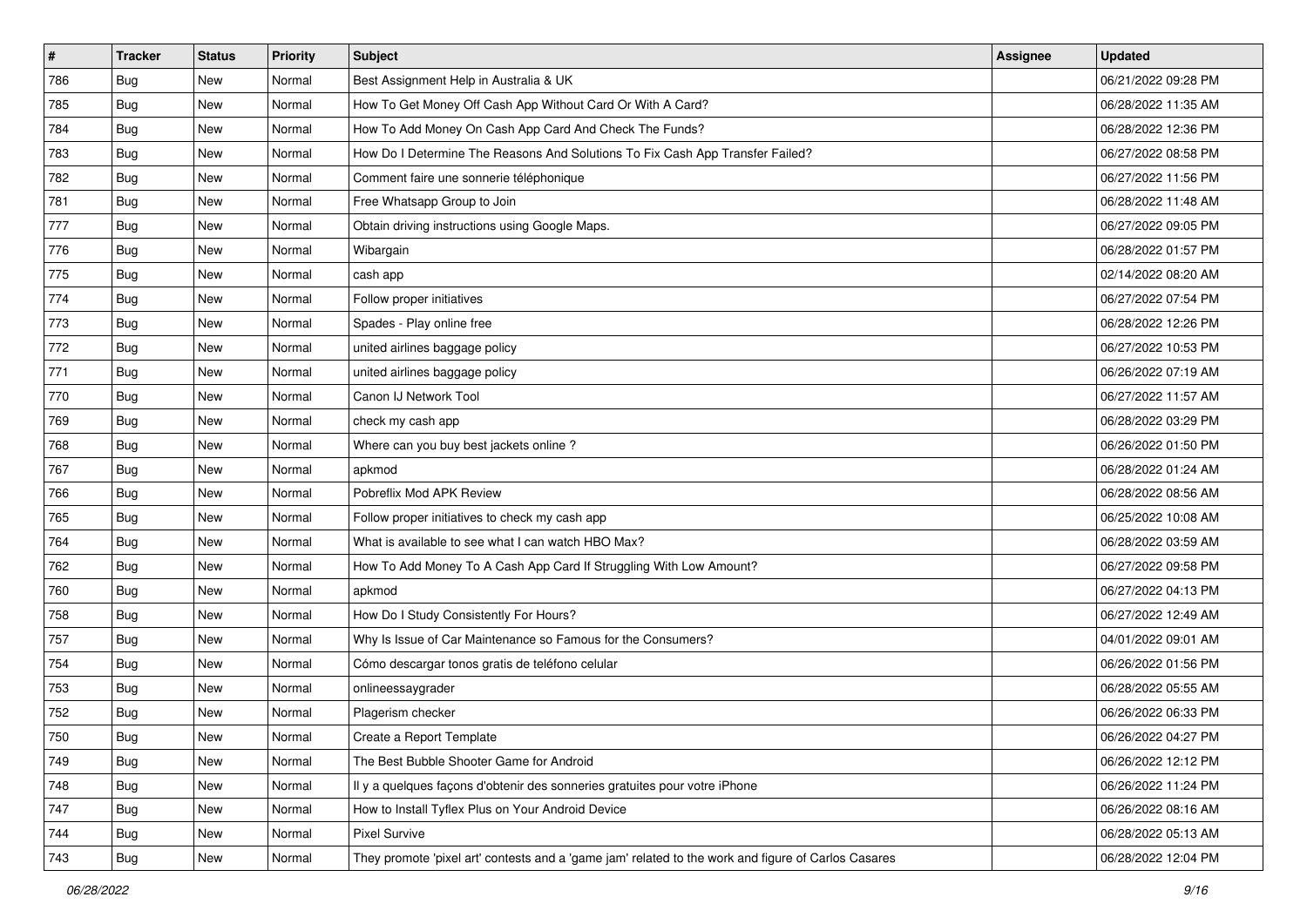| #   | <b>Tracker</b> | <b>Status</b> | <b>Priority</b> | Subject                                                                             | <b>Assignee</b> | <b>Updated</b>      |
|-----|----------------|---------------|-----------------|-------------------------------------------------------------------------------------|-----------------|---------------------|
| 742 | <b>Bug</b>     | New           | Normal          | How Long Does Cash App Support Take To Respond For A Better Support?                |                 | 06/25/2022 11:00 PM |
| 741 | <b>Bug</b>     | New           | Normal          | <b>Blockchain Technology Solutions</b>                                              |                 | 06/26/2022 02:19 AM |
| 739 | Bug            | New           | Normal          | law dissertation help                                                               |                 | 06/27/2022 06:12 PM |
| 738 | Bug            | New           | Normal          | How Much Amount Do I Get Using The Referral Code For Cash App?                      |                 | 06/27/2022 03:58 PM |
| 737 | Bug            | New           | Normal          | How Do I Talk To A Live Person At Facebook If Anything Is Doubtful?                 |                 | 06/27/2022 09:59 PM |
| 736 | <b>Bug</b>     | New           | Normal          | I Want to Edit in My Website (transfer-factor.net) Unfortunately, Unable to Edit It |                 | 06/24/2022 07:32 AM |
| 735 | Bug            | New           | Normal          | A quick fix of how to get money back from cash app stocks                           |                 | 06/28/2022 03:12 AM |
| 734 | Bug            | New           | Normal          | DR. STRANGE: Multiverse of Scheduling Madness!                                      |                 | 06/28/2022 07:07 AM |
| 733 | Bug            | New           | Normal          | How does one go about getting a book deal?                                          |                 | 04/01/2022 09:33 AM |
| 732 | Bug            | New           | Normal          | Get rectifications steps about why cash app transfer failed                         |                 | 06/26/2022 03:28 PM |
| 731 | <b>Bug</b>     | New           | Normal          | Avail Of Cash App Customer Service If Unable To Down Cash App Mobile App?           |                 | 06/25/2022 08:36 PM |
| 730 | Bug            | New           | Normal          | Canon IJ Network Tool                                                               |                 | 06/26/2022 05:51 PM |
| 729 | Bug            | New           | Normal          | Canon IJ Network Tool                                                               |                 | 06/28/2022 01:10 PM |
| 728 | <b>Bug</b>     | New           | Normal          | Will Cash App refund money if scammed? Hitches With Optimum Ease                    |                 | 06/26/2022 06:15 AM |
| 726 | <b>Bug</b>     | New           | Normal          | Mobile Application Development Services                                             |                 | 06/27/2022 09:10 AM |
| 724 | Bug            | New           | Normal          | Dial Chime Customer support number for a quick response                             |                 | 06/28/2022 11:30 AM |
| 721 | <b>Bug</b>     | New           | Normal          | Cómo instalar un Mod Apk                                                            |                 | 06/24/2022 09:39 PM |
| 720 | Bug            | New           | Normal          | How does Cash App Phone Number provide a quick treatment?                           |                 | 06/27/2022 08:02 AM |
| 719 | <b>Bug</b>     | New           | Normal          | How Do I Send \$5000 Through Cash App Account With Ease?                            |                 | 06/26/2022 10:14 PM |
| 717 | Bug            | New           | Normal          | Disney Plus Apk - Watch Movies and TV Shows on Your Device                          |                 | 06/27/2022 11:38 PM |
| 716 | Bug            | New           | Normal          | La celebración de un BabyShower.                                                    |                 | 06/27/2022 12:29 PM |
| 715 | Bug            | New           | Normal          | Puppy Playtime Descargar gratis                                                     |                 | 06/27/2022 01:57 PM |
| 714 | Bug            | New           | Normal          | Cuevana 3 Premium - Enjoy Your Favorite Movies and TV Shows on Your Smart TV        |                 | 06/27/2022 11:43 PM |
| 712 | Bug            | New           | Normal          | <b>Tips and Tricks</b>                                                              |                 | 06/28/2022 02:40 AM |
| 711 | Bug            | New           | Normal          | Human Fall Flat Apk Download                                                        |                 | 06/28/2022 10:44 AM |
| 710 | Bug            | New           | Normal          | Take Necessary Assistance If You Are Unable Activate Cash App Card                  |                 | 06/25/2022 09:26 PM |
| 709 | <b>Bug</b>     | New           | Normal          | How To Load Cash App Card At Walmart Without Having To Face Any Hassle?             |                 | 06/27/2022 10:30 AM |
| 708 | <b>Bug</b>     | New           | Normal          | Efficient ways to proceed with the cash app dispute process?                        |                 | 06/28/2022 04:03 AM |
| 706 | Bug            | New           | Normal          | How Can You Cancel A Cash App Payment Without Any Prior Information?                |                 | 06/26/2022 09:13 AM |
| 705 | <b>Bug</b>     | New           | Normal          | wuxiaworld                                                                          |                 | 06/28/2022 06:56 AM |
| 704 | Bug            | New           | Normal          | Reach support team of Chime Customer Service for instant help                       |                 | 06/28/2022 04:57 AM |
| 703 | Bug            | New           | Normal          | For real-time help, dial Facebook customer service number                           |                 | 06/27/2022 12:08 PM |
| 702 | <b>Bug</b>     | New           | Normal          | Avail Chime Customer Service to know How To Get Chime Bank Statement                |                 | 06/28/2022 04:58 AM |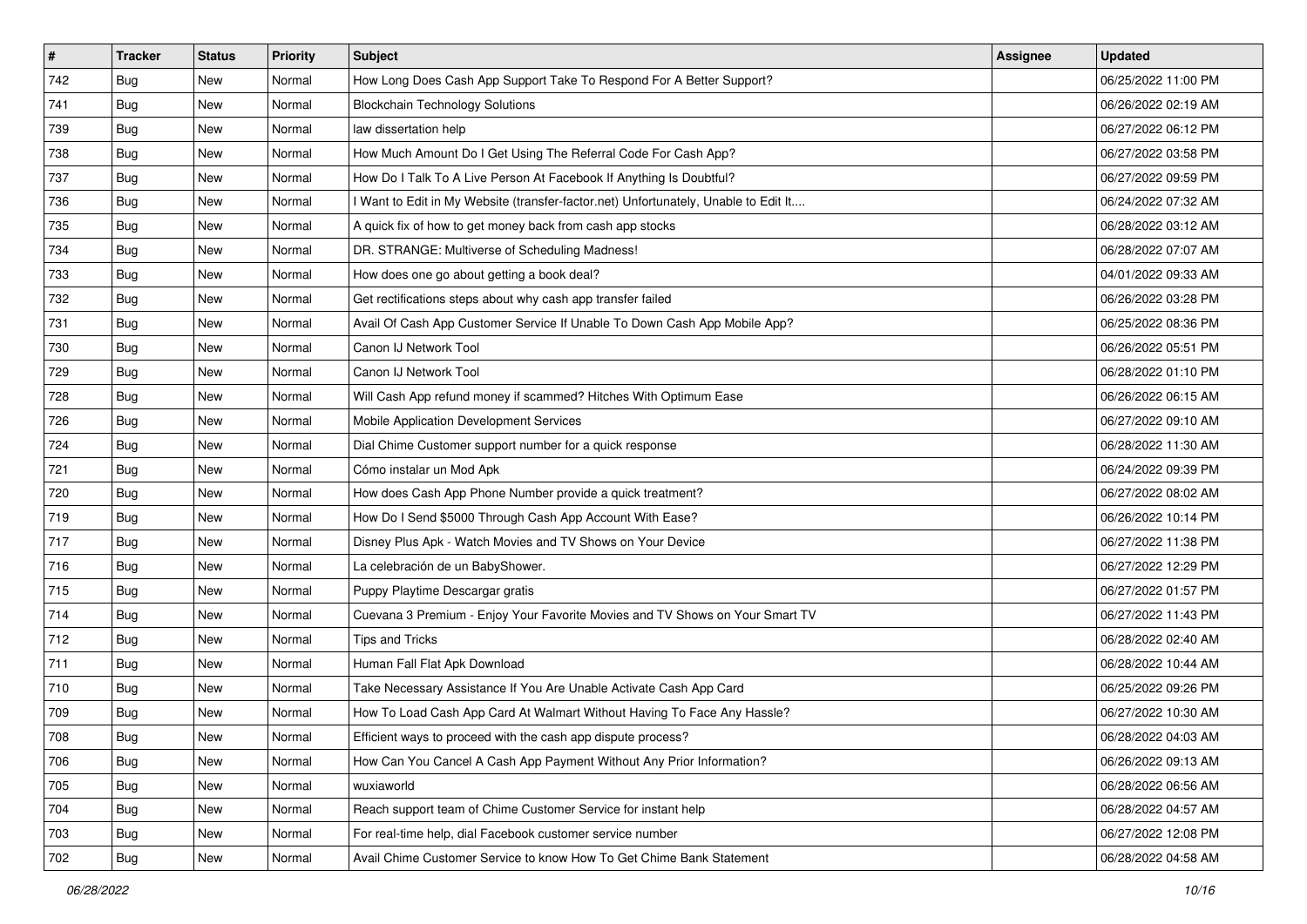| $\sharp$ | <b>Tracker</b> | <b>Status</b> | Priority | Subject                                                               | <b>Assignee</b> | <b>Updated</b>      |
|----------|----------------|---------------|----------|-----------------------------------------------------------------------|-----------------|---------------------|
| 701      | <b>Bug</b>     | New           | Normal   | Why Law Essay Helper UK is Necessary?                                 |                 | 06/28/2022 08:12 AM |
| 700      | Bug            | New           | Normal   | Cómo descargar Poppy Playtime                                         |                 | 04/01/2022 09:30 AM |
| 699      | <b>Bug</b>     | New           | Normal   | Would you be able to utilize Cash App Twitch?                         |                 | 06/28/2022 03:12 AM |
| 697      | <b>Bug</b>     | New           | Normal   | How to Descargar Pura TV For Android                                  |                 | 06/27/2022 03:57 PM |
| 696      | Bug            | <b>New</b>    | Normal   | How to Install the TuMangaOnline App                                  |                 | 06/27/2022 02:49 AM |
| 695      | <b>Bug</b>     | New           | Normal   | Refer Listas IPTV Apk                                                 |                 | 06/27/2022 05:13 PM |
| 692      | <b>Bug</b>     | New           | Normal   | Esports 888b                                                          |                 | 06/12/2022 10:04 AM |
| 691      | Bug            | New           | Normal   | tea garden dublin                                                     |                 | 04/01/2022 09:31 AM |
| 690      | <b>Bug</b>     | New           | Normal   | campervan hire                                                        |                 | 06/28/2022 11:55 AM |
| 689      | Bug            | <b>New</b>    | Normal   | How to use twitch.tv/activate?                                        |                 | 06/28/2022 09:14 AM |
| 688      | Bug            | New           | Normal   | How to use twitch.tv/activate?                                        |                 | 06/24/2022 04:16 AM |
| 687      | Bug            | New           | Normal   | How to use twitch.tv/activate?                                        |                 | 06/28/2022 05:51 AM |
| 686      | <b>Bug</b>     | New           | Normal   | Welcome To The Most Demandable Mahipalpur Escorts Agency              |                 | 06/27/2022 03:45 PM |
| 684      | <b>Bug</b>     | New           | Normal   | Difference between paper map and online map                           |                 | 06/27/2022 09:55 PM |
| 682      | Bug            | New           | Normal   | Does Facebook customer service live chat allow to speak with someone? |                 | 06/27/2022 05:19 PM |
| 679      | Bug            | New           | Normal   | Word Finder helps you to play word games better                       |                 | 04/01/2022 09:34 AM |
| 678      | <b>Bug</b>     | New           | Normal   | How to be a winner in buidnow gg                                      |                 | 06/28/2022 10:22 AM |
| 677      | Bug            | <b>New</b>    | Normal   | Logo Design Services Near Me                                          |                 | 06/27/2022 07:18 PM |
| 676      | <b>Bug</b>     | New           | Normal   | Does Facebook customer service live chat allow to speak with someone? |                 | 04/01/2022 09:39 AM |
| 675      | Bug            | New           | Normal   | What Are Smart Tactics To Fix Cash App Transfer Failed Hurdles?       |                 | 06/27/2022 09:51 AM |
| 673      | <b>Bug</b>     | New           | Normal   | Learn the basics of pixel art - Clear grid                            |                 | 06/27/2022 05:06 PM |
| 672      | <b>Bug</b>     | New           | Normal   | The easiest way to delete ringtones on iPhone                         |                 | 06/27/2022 03:38 AM |
| 670      | Bug            | <b>New</b>    | Normal   | JTWhatsApp Apk - The New and Improved WhatsApp                        |                 | 06/28/2022 12:32 PM |
| 668      | <b>Bug</b>     | New           | Normal   | Get to know Cash App Refund Process here                              |                 | 06/27/2022 02:38 PM |
| 667      | <b>Bug</b>     | New           | Normal   | What Is a Ringtone?                                                   |                 | 06/28/2022 06:00 AM |
| 666      | Bug            | New           | Normal   | 470+ pages à colorier de Noël                                         |                 | 06/28/2022 10:02 AM |
| 664      | <b>Bug</b>     | New           | Normal   | Tea TV Apk Download - The Best Way to Watch Movies Offline            |                 | 06/28/2022 04:09 PM |
| 662      | i Bug          | New           | Normal   | Oreo TV Download - The Easiest Way to Watch Live TV                   |                 | 06/27/2022 03:14 PM |
| 661      | Bug            | New           | Normal   | Turbo VPN MOD APK Download                                            |                 | 06/27/2022 07:18 PM |
| 660      | Bug            | New           | Normal   | Anchovies Nutrition Facts And Health Benefits                         |                 | 04/01/2022 09:40 AM |
| 659      | Bug            | New           | Normal   | Olive Oil Properties And Health Benefits                              |                 | 06/27/2022 06:34 PM |
| 658      | Bug            | New           | Normal   | Watermelon Nutrition Facts And Health Benefits                        |                 | 06/28/2022 01:57 AM |
| 657      | <b>Bug</b>     | New           | Normal   | Coconut Nutrition Facts And Health Benefits                           |                 | 06/27/2022 08:56 AM |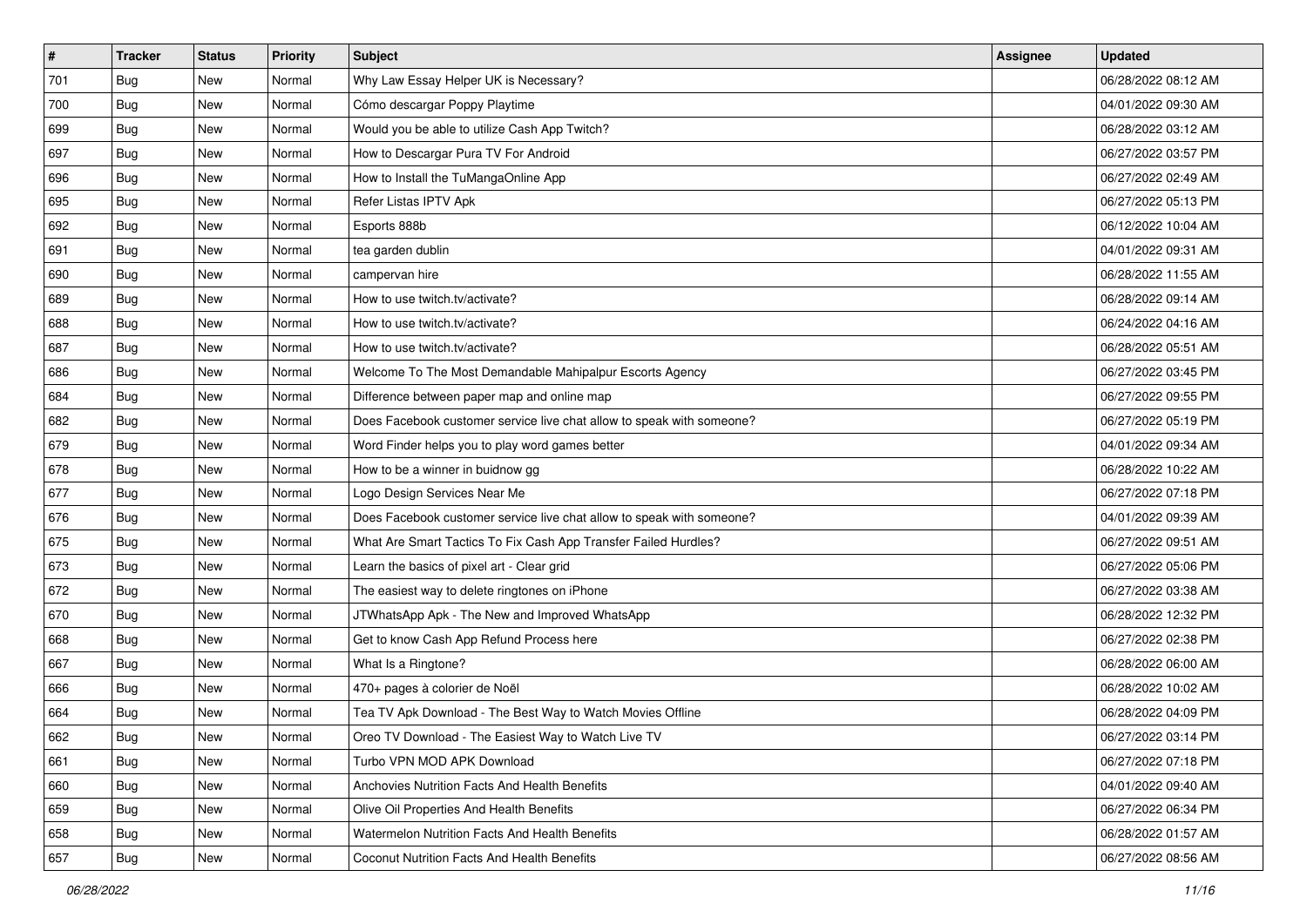| $\sharp$ | <b>Tracker</b> | <b>Status</b> | Priority | Subject                                                                          | <b>Assignee</b> | <b>Updated</b>      |
|----------|----------------|---------------|----------|----------------------------------------------------------------------------------|-----------------|---------------------|
| 656      | <b>Bug</b>     | New           | Normal   | Kiwi Nutrition Facts And Health Benefits                                         |                 | 06/27/2022 06:45 PM |
| 655      | Bug            | New           | Normal   | <b>Eggplant Health Benefits</b>                                                  |                 | 06/27/2022 03:40 PM |
| 653      | Bug            | New           | Normal   | Jujube (Jinjoles): Properties And Health Benefits                                |                 | 06/27/2022 08:47 AM |
| 652      | <b>Bug</b>     | New           | Normal   | <b>Sesame Health Benefits</b>                                                    |                 | 06/28/2022 03:01 AM |
| 651      | Bug            | <b>New</b>    | Normal   | Salmon Health Benefits                                                           |                 | 06/28/2022 03:15 PM |
| 650      | <b>Bug</b>     | New           | Normal   | <b>Cherries Health Benefits</b>                                                  |                 | 06/26/2022 12:57 AM |
| 645      | <b>Bug</b>     | New           | Normal   | thong tin chinh xac nhat hom nay                                                 |                 | 06/28/2022 02:48 PM |
| 644      | <b>Bug</b>     | New           | Normal   | <b>TeaTV App Review</b>                                                          |                 | 06/27/2022 11:47 AM |
| 643      | <b>Bug</b>     | New           | Normal   | Oreo TV Apk Download                                                             |                 | 06/26/2022 11:50 PM |
| 642      | Bug            | New           | Normal   | thong tin thoi tiet ngay hom nay                                                 |                 | 06/27/2022 10:03 AM |
| 641      | Bug            | New           | Normal   | Get Best Economics Dissertation Writing Service                                  |                 | 06/25/2022 10:04 AM |
| 640      | Bug            | New           | Normal   | play game with me                                                                |                 | 06/28/2022 06:33 AM |
| 639      | <b>Bug</b>     | <b>New</b>    | Normal   | thong tin chinh xac                                                              |                 | 06/28/2022 04:07 PM |
| 638      | <b>Bug</b>     | New           | Normal   | Run 3 game                                                                       |                 | 06/26/2022 06:31 AM |
| 636      | <b>Bug</b>     | New           | Normal   | What is the most popular furniture color?                                        |                 | 06/25/2022 04:57 PM |
| 635      | Bug            | New           | Normal   | Buy Steroids Online with OurMedicnes.com   Best Quality Steroids                 |                 | 06/26/2022 12:01 AM |
| 634      | <b>Bug</b>     | New           | Normal   | Buy Vidalista Tablets (Tadalafil) at [\$25 OFF + Free Shipping] Vidalistatablets |                 | 06/27/2022 07:24 PM |
| 633      | Bug            | <b>New</b>    | Normal   | How i can i solve my issue                                                       |                 | 04/01/2022 09:38 AM |
| 632      | <b>Bug</b>     | New           | Normal   | CheapestMedsShop   100% Safe Medicines Online in UK & AUS.                       |                 | 06/28/2022 09:52 AM |
| 631      | <b>Bug</b>     | New           | Normal   | How Can I Load Cash App Card at Walmart straight away?                           |                 | 06/26/2022 04:07 PM |
| 630      | <b>Bug</b>     | New           | Normal   | How Can I Load Cash App Card at Walmart straight away?                           |                 | 06/26/2022 12:04 AM |
| 629      | <b>Bug</b>     | New           | Normal   | How Can I Load Cash App Card at Walmart straight away?                           |                 | 06/28/2022 06:07 AM |
| 628      | Bug            | <b>New</b>    | Normal   | CV reviewing services!                                                           |                 | 06/28/2022 12:17 AM |
| 627      | <b>Bug</b>     | New           | Normal   | <b>HELO</b>                                                                      |                 | 06/28/2022 11:28 AM |
| 625      | Bug            | New           | Normal   | The best free online driving directions tool                                     |                 | 04/01/2022 09:28 AM |
| 624      | <b>Bug</b>     | New           | Normal   | Use go with the Driving Directions for your go                                   |                 | 06/21/2022 04:54 AM |
| 623      | <b>Bug</b>     | New           | Normal   | Listen to online radio stations for mobile phones                                |                 | 06/28/2022 06:33 AM |
| 622      | I Bug          | New           | Normal   | CheapestMedsShop   100% Safe Medicines Online in UK & AUS.                       |                 | 06/28/2022 05:22 AM |
| 621      | Bug            | New           | Normal   | Buy All Modafinil & Armodafinil Tablets @Buy Modafinil US                        |                 | 06/28/2022 06:49 AM |
| 620      | Bug            | New           | Normal   | Viagra Meds: Fastest & Quick Delivery On Your Doorstep - USA                     |                 | 06/28/2022 04:33 AM |
| 619      | Bug            | New           | Normal   | Online Trusted Medicine Store in US for Health - Genericmedsupply                |                 | 06/27/2022 12:12 AM |
| 618      | Bug            | New           | Normal   | Buy Steroids Online with OurMedicnes.com   Best Quality Steroids                 |                 | 06/27/2022 06:17 PM |
| 617      | <b>Bug</b>     | New           | Normal   | Buy Vidalista Tablets (Tadalafil) at [\$25 OFF + Free Shipping] Vidalistatablets |                 | 06/28/2022 03:33 AM |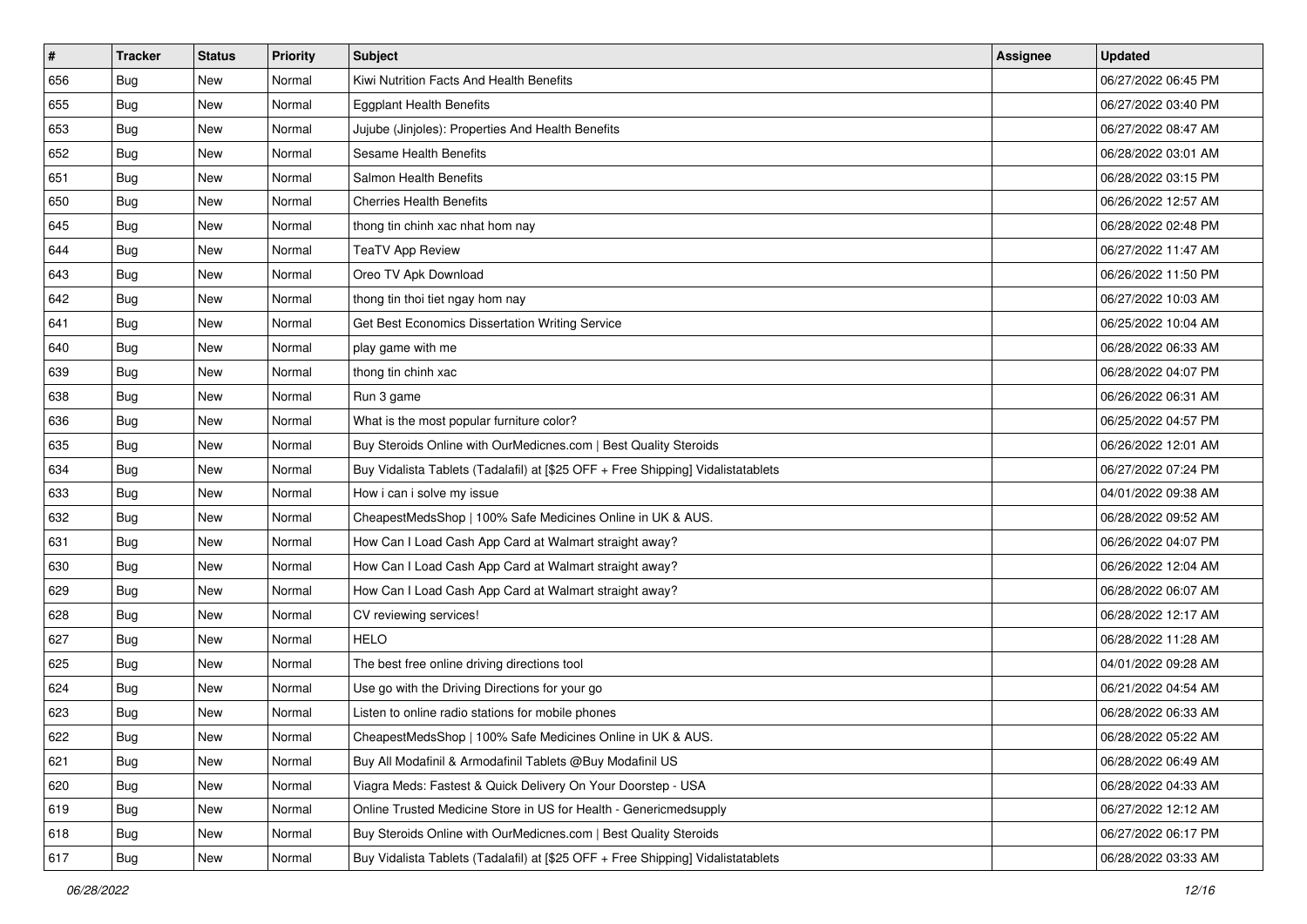| $\vert$ # | <b>Tracker</b> | <b>Status</b> | Priority | Subject                                                                                                                                                                                                                                                               | <b>Assignee</b> | <b>Updated</b>      |
|-----------|----------------|---------------|----------|-----------------------------------------------------------------------------------------------------------------------------------------------------------------------------------------------------------------------------------------------------------------------|-----------------|---------------------|
| 616       | <b>Bug</b>     | New           | Normal   | Buy Anavar Tablets   Anavar For Sale in USA, UK & Australia                                                                                                                                                                                                           |                 | 06/28/2022 02:12 AM |
| 615       | Bug            | New           | Normal   | CheapestMedsShop   100% Safe Medicines Online in USA UK & AUS.                                                                                                                                                                                                        |                 | 06/27/2022 02:19 PM |
| 614       | Bug            | New           | Normal   | Como baixar o MOD APK no celular                                                                                                                                                                                                                                      |                 | 06/27/2022 09:26 AM |
| 613       | <b>Bug</b>     | New           | Normal   | Buy Aspadol 100mg Tab Online in US, UK, AU   Erospharmacy                                                                                                                                                                                                             |                 | 06/27/2022 02:16 PM |
| 612       | <b>Bug</b>     | <b>New</b>    | Normal   | Luxury Slingshot Rental                                                                                                                                                                                                                                               |                 | 06/27/2022 07:36 PM |
| 607       | <b>Bug</b>     | New           | Normal   | Vex 5                                                                                                                                                                                                                                                                 |                 | 06/27/2022 11:24 PM |
| 604       | Bug            | New           | Normal   | Idle Game Online                                                                                                                                                                                                                                                      |                 | 06/28/2022 04:30 AM |
| 603       | <b>Bug</b>     | New           | Normal   | Premiere gratuito da lista de IPTV                                                                                                                                                                                                                                    |                 | 06/28/2022 03:48 AM |
| 600       | Bug            | New           | Normal   | Play Store Pro                                                                                                                                                                                                                                                        |                 | 06/27/2022 09:43 PM |
| 599       | Bug            | New           | Normal   | Do you know how to delete cash app account from your computer?                                                                                                                                                                                                        |                 | 06/27/2022 09:05 PM |
| 598       | Bug            | New           | Normal   | Universo s / f Download                                                                                                                                                                                                                                               |                 | 06/25/2022 03:38 PM |
| 597       | Bug            | New           | Normal   | Universo s / f Download                                                                                                                                                                                                                                               |                 | 06/28/2022 03:36 AM |
| 596       | Bug            | <b>New</b>    | Normal   | <b>Kids Games</b>                                                                                                                                                                                                                                                     |                 | 06/27/2022 04:08 AM |
| 595       | <b>Bug</b>     | New           | Normal   | RFM Online - une révolution dans la gestion de l'identité numérique                                                                                                                                                                                                   |                 | 06/27/2022 11:06 PM |
| 593       | Bug            | New           | Normal   | Eiffel Spark Ultimate C2 SN series is a fully synthetic range of advanced performance engine oils blended in high<br>performance fully synthetic (PAO - polyalphaolefin) basestocks fortified with advanced technology additive system,<br>specifically formulated to |                 | 06/28/2022 09:53 AM |
| 592       | Bug            | New           | Normal   | Deezer Premium APK - Baixe músicas de qualquer lugar do mundo de graça                                                                                                                                                                                                |                 | 06/27/2022 10:23 PM |
| 591       | Bug            | New           | Normal   | How To Find Facebook Modifications For Your Spotify Premium Apk?                                                                                                                                                                                                      |                 | 06/27/2022 08:41 AM |
| 590       | <b>Bug</b>     | New           | Normal   | Follow proper initiatives to check my cash app card balance:                                                                                                                                                                                                          |                 | 06/27/2022 09:57 AM |
| 589       | Bug            | <b>New</b>    | Normal   | How can I get the cash app phone number of customer support?                                                                                                                                                                                                          |                 | 06/28/2022 07:11 AM |
| 588       | Bug            | New           | Normal   | YouTube Vanced Apk Manager App - Como instalá-lo                                                                                                                                                                                                                      |                 | 06/27/2022 05:52 AM |
| 587       | <b>Bug</b>     | <b>New</b>    | Normal   | Why Picsart Pro Offers Great Features                                                                                                                                                                                                                                 |                 | 06/27/2022 05:28 PM |
| 586       | Bug            | New           | Normal   | Best Modifications For Your Mobile Phone                                                                                                                                                                                                                              |                 | 06/27/2022 07:15 PM |
| 585       | <b>Bug</b>     | New           | Normal   | What is cash app help number?                                                                                                                                                                                                                                         |                 | 06/26/2022 06:21 PM |
| 584       | Bug            | <b>New</b>    | Normal   | Want the cash app customer service number to check balance?                                                                                                                                                                                                           |                 | 06/28/2022 01:53 AM |
| 581       | <b>Bug</b>     | New           | Normal   | E-Learning Course Help                                                                                                                                                                                                                                                |                 | 06/28/2022 03:36 AM |
| 577       | Bug            | New           | Normal   | Follow these easy steps to make Admiral Casino Login                                                                                                                                                                                                                  |                 | 06/28/2022 03:52 AM |
| 576       | Bug            | New           | Normal   | So laden Sie ein Instagram-Bild herunter                                                                                                                                                                                                                              |                 | 06/28/2022 01:51 PM |
| 574       | Bug            | New           | Normal   | How to fix the Epson printer offline issue due to a wired connection?                                                                                                                                                                                                 |                 | 06/28/2022 12:52 PM |
| 573       | <b>Bug</b>     | New           | Normal   | Experimente lo mejor en la aplicación Apk de juegos gratis                                                                                                                                                                                                            |                 | 06/28/2022 12:55 AM |
| 568       | <b>Bug</b>     | New           | Normal   | Instale a versão mais recente do YouTube Premium                                                                                                                                                                                                                      |                 | 06/27/2022 08:56 PM |
| 567       | Bug            | New           | Normal   | Singapore assignment help                                                                                                                                                                                                                                             |                 | 06/28/2022 04:12 AM |
| 566       | <b>Bug</b>     | New           | Normal   | Kinemaster Pro Download - los App Review                                                                                                                                                                                                                              |                 | 04/01/2022 09:27 AM |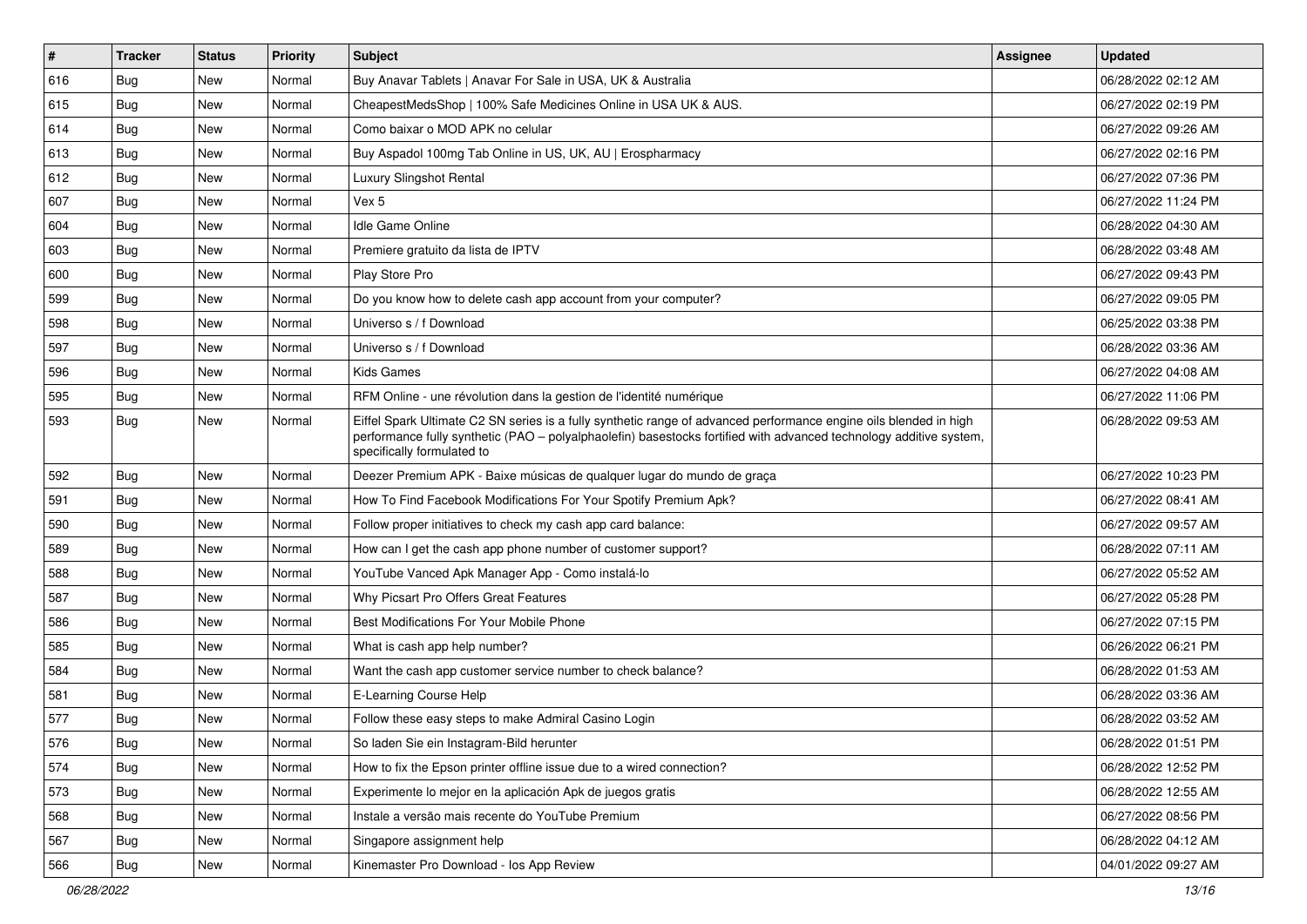| #   | <b>Tracker</b> | <b>Status</b> | Priority | <b>Subject</b>                                                                                                                                                                                                                                    | <b>Assignee</b> | <b>Updated</b>      |
|-----|----------------|---------------|----------|---------------------------------------------------------------------------------------------------------------------------------------------------------------------------------------------------------------------------------------------------|-----------------|---------------------|
| 565 | <b>Bug</b>     | New           | Normal   | How To Install RepelisPlus On Your Android Phone?                                                                                                                                                                                                 |                 | 06/28/2022 09:46 AM |
| 564 | Bug            | <b>New</b>    | Normal   | How To Install RepelisPlus On Your Android Phone?                                                                                                                                                                                                 |                 | 06/27/2022 12:23 PM |
| 563 | Bug            | New           | Normal   | Understanding the Difference Between Free and Paid Mod Apks                                                                                                                                                                                       |                 | 06/28/2022 06:51 AM |
| 562 | Bug            | New           | Normal   | Learn Basic Mahjong Rules                                                                                                                                                                                                                         |                 | 06/23/2022 12:48 AM |
| 561 | Bug            | <b>New</b>    | Normal   | Enjoy the Full YouTube Premium Experience With YouTube Premium Membership                                                                                                                                                                         |                 | 06/27/2022 09:33 PM |
| 560 | Bug            | New           | Normal   | Whatsapp Aero - Make Your Phone Auto Connect                                                                                                                                                                                                      |                 | 04/01/2022 09:28 AM |
| 556 | Bug            | <b>New</b>    | Normal   | Play Game Mod Apk With Your Friends                                                                                                                                                                                                               |                 | 06/27/2022 09:42 PM |
| 555 | Bug            | New           | Normal   | web design development in hyderabad                                                                                                                                                                                                               |                 | 06/28/2022 05:01 AM |
| 554 | <b>Bug</b>     | New           | Normal   | XvideoStudio Video Editor APK Free Download on TechToDown                                                                                                                                                                                         |                 | 06/27/2022 08:59 PM |
| 553 | Bug            | New           | Normal   | Cinema HD APK - Free Movie Enjoyment App on Android                                                                                                                                                                                               |                 | 06/28/2022 02:34 PM |
| 551 | <b>Bug</b>     | New           | Normal   | Why Do Students Need Online Best Dissertation Writing Services?                                                                                                                                                                                   |                 | 06/28/2022 03:03 AM |
| 550 | Bug            | New           | Normal   | Nederland FM - beste manieren om naar internationale radio op internet te luisteren                                                                                                                                                               |                 | 06/27/2022 12:45 PM |
| 549 | Bug            | New           | Normal   | Radio Luisteren                                                                                                                                                                                                                                   |                 | 06/26/2022 11:56 AM |
| 548 | Bug            | <b>New</b>    | Normal   | Web N Logo Design                                                                                                                                                                                                                                 |                 | 06/28/2022 08:24 AM |
| 547 | <b>Bug</b>     | <b>New</b>    | Normal   | Get rid of the issue of cash app down by calling experts.                                                                                                                                                                                         |                 | 06/26/2022 10:38 AM |
| 544 | Bug            | New           | Normal   | Hey! I had a very cool idea to order our general picture on canvas for my family as a gift. But couldn't find a good<br>one. Once my friend advised me this article in which I found what I was looking for and gave a cool gift to my<br>family. |                 | 06/27/2022 04:10 AM |
| 542 | Bug            | New           | Normal   | Web N Logo Design                                                                                                                                                                                                                                 |                 | 06/27/2022 07:02 PM |
| 541 | Bug            | New           | Normal   | How to fix the cash app payment failed errors?                                                                                                                                                                                                    |                 | 06/28/2022 10:57 AM |
| 540 | Bug            | <b>New</b>    | Normal   | Why Haven't I Received My Cash App Card? Can I get t the reasons behind it                                                                                                                                                                        |                 | 06/27/2022 04:54 PM |
| 539 | Bug            | New           | Normal   | Do you want to know how to activate cash card through phone number?                                                                                                                                                                               |                 | 04/01/2022 09:25 AM |
| 538 | Bug            | <b>New</b>    | Normal   | Will cash app refund money if scammed quickly?                                                                                                                                                                                                    |                 | 06/27/2022 10:25 AM |
| 537 | Bug            | New           | Normal   | Get tech assistance with customer support on ATT Yahoo email login issue.                                                                                                                                                                         |                 | 06/28/2022 06:20 AM |
| 533 | Bug            | New           | Normal   | How to complete the homework assignments in economics in the easiest way?                                                                                                                                                                         |                 | 06/28/2022 03:14 PM |
| 532 | Bug            | <b>New</b>    | Normal   | My Assignment Help                                                                                                                                                                                                                                |                 | 06/28/2022 02:53 PM |
| 529 | <b>Bug</b>     | New           | Normal   | Thop TV APK - Free Download for Android                                                                                                                                                                                                           |                 | 06/28/2022 11:37 AM |
| 528 | <b>Bug</b>     | New           | Normal   | Korean Mag                                                                                                                                                                                                                                        |                 | 06/27/2022 08:14 AM |
| 526 | Bug            | New           | Normal   | Soundcloud to mp3 converter - Download Soundcloud songs                                                                                                                                                                                           |                 | 06/27/2022 01:55 PM |
| 525 | Bug            | New           | Normal   | If you don't have a QR code: How to activate cash app card in app                                                                                                                                                                                 |                 | 06/28/2022 12:04 PM |
| 524 | <b>Bug</b>     | New           | Normal   | How Does Google Account Recovery Work If Your Account Is Hacked?                                                                                                                                                                                  |                 | 06/28/2022 12:36 PM |
| 520 | <b>Bug</b>     | New           | Normal   | What Is The Major Role Of Cash.app/Help and Support Page?                                                                                                                                                                                         |                 | 06/28/2022 10:45 AM |
| 519 | Bug            | New           | Normal   | Are you finding online UK Assignment writers?                                                                                                                                                                                                     |                 | 06/28/2022 06:36 AM |
| 518 | <b>Bug</b>     | New           | Normal   | How To Check The Balance Of Cash App Account By Taking Cash App Support?                                                                                                                                                                          |                 | 06/27/2022 03:46 AM |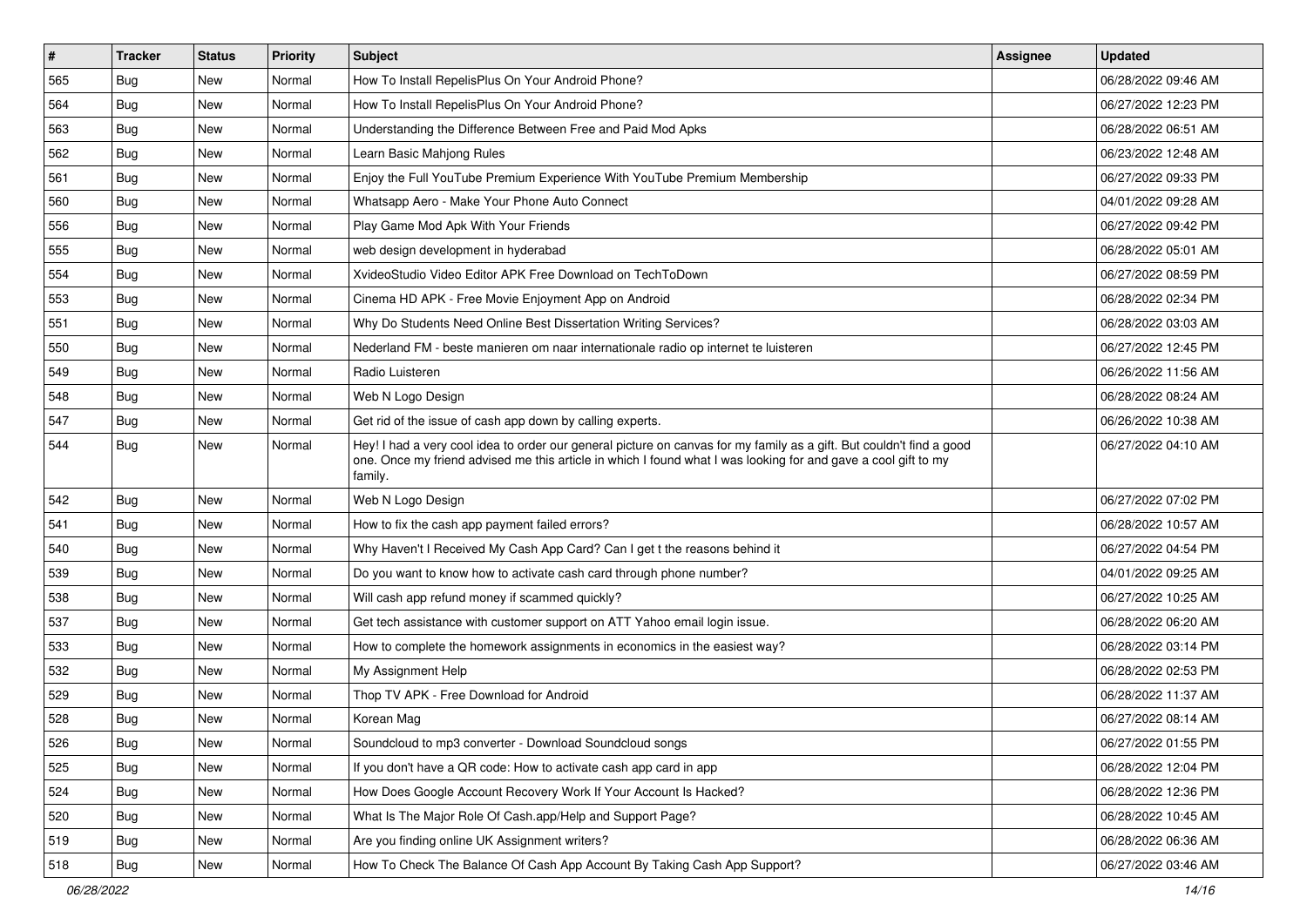| $\vert$ # | <b>Tracker</b> | <b>Status</b> | <b>Priority</b> | Subject                                                                                  | <b>Assignee</b> | <b>Updated</b>      |
|-----------|----------------|---------------|-----------------|------------------------------------------------------------------------------------------|-----------------|---------------------|
| 517       | Bug            | New           | Normal          | Proficient tips to take help of cash app support professionals:                          |                 | 06/26/2022 07:34 AM |
| 516       | Bug            | New           | Normal          | Does Cash App Help To Get Cash App Refund Without Any Interruption?                      |                 | 06/28/2022 12:20 AM |
| 515       | Bug            | New           | Normal          | Fragment Nike Dunk High Tokyo Fake                                                       |                 | 06/28/2022 04:43 AM |
| 514       | Bug            | <b>New</b>    | Normal          | Trans-Caribbean                                                                          |                 | 06/28/2022 11:08 AM |
| 512       | Bug            | <b>New</b>    | Normal          | The Importance Of Using Custom Writing Services                                          |                 | 06/27/2022 07:52 PM |
| 508       | Bug            | New           | Normal          | hire a professional dissertation help                                                    |                 | 06/28/2022 01:03 PM |
| 507       | Bug            | New           | Normal          | central.bitdefender.com                                                                  |                 | 06/27/2022 09:13 PM |
| 506       | <b>Bug</b>     | New           | Normal          | www.trendmicro.com/activate                                                              |                 | 06/28/2022 10:56 AM |
| 505       | Bug            | New           | Normal          | www.trendmicro.com/activate                                                              |                 | 06/28/2022 01:33 PM |
| 504       | Bug            | New           | Normal          | A beginner should always look for online Java assignment help!                           |                 | 06/28/2022 02:21 AM |
| 503       | <b>Bug</b>     | New           | Normal          | Youtube Premium Apk free download for Android                                            |                 | 06/28/2022 02:42 PM |
| 502       | Bug            | New           | Normal          | Les instructions pour définir des sonneries pour iPhone sont simples et faciles à suivre |                 | 06/27/2022 07:52 PM |
| 497       | Bug            | <b>New</b>    | Normal          | Fake Nike Dunk Low Off-White Lot 50                                                      |                 | 06/28/2022 07:07 AM |
| 496       | Bug            | New           | Normal          | What is Live NetTV?                                                                      |                 | 06/28/2022 03:58 PM |
| 495       | Bug            | New           | Normal          | Twitch Clip Downloader Download Twitch Clips Online 2021                                 |                 | 06/28/2022 01:38 AM |
| 494       | Bug            | New           | Normal          | <b>Buy Discussion Post</b>                                                               |                 | 06/28/2022 09:10 AM |
| 492       | Bug            | New           | Normal          | HD Streamz MOD APK v3.5.5 (Keine Werbung)                                                |                 | 06/28/2022 01:41 AM |
| 490       | Bug            | <b>New</b>    | Normal          | Unlock cash app account by getting quick solutions from the technical executives         |                 | 06/28/2022 03:42 AM |
| 489       | Bug            | New           | Normal          | Get cash app refund instantly if sent to the wrong person                                |                 | 06/27/2022 06:48 PM |
| 488       | Bug            | New           | Normal          | Quick solution to solve cash app dispute by the technical team                           |                 | 06/27/2022 02:04 AM |
| 487       | <b>Bug</b>     | New           | Normal          | Cheap Fake Dunks                                                                         |                 | 06/28/2022 01:05 PM |
| 484       | Bug            | New           | Normal          | UK best essay writing service                                                            |                 | 06/27/2022 02:01 PM |
| 483       | Bug            | New           | Normal          | UK best essay writing service                                                            |                 | 06/28/2022 01:35 AM |
| 482       | Bug            | New           | Normal          | <b>Text Window</b>                                                                       |                 | 06/28/2022 01:42 PM |
| 481       | Bug            | New           | Normal          | Nur Online Shop                                                                          |                 | 06/27/2022 11:05 PM |
| 480       | Bug            | New           | Normal          | Nur Online Shop                                                                          |                 | 06/28/2022 08:13 AM |
| 479       | <b>Bug</b>     | New           | Normal          | Limousine Service Bellevue WA                                                            |                 | 06/27/2022 04:37 PM |
| 477       | <b>Bug</b>     | New           | Normal          | What Does Online Coupon Mean?                                                            |                 | 06/25/2022 11:15 PM |
| 475       | Bug            | New           | Normal          | Floor Cleaning Arlington MA                                                              |                 | 06/28/2022 06:51 AM |
| 474       | Bug            | New           | Normal          | Floor Waxing Arlington MA                                                                |                 | 06/27/2022 03:03 AM |
| 473       | <b>Bug</b>     | New           | Normal          | Floor Stripping Arlington MA                                                             |                 | 06/28/2022 04:29 AM |
| 472       | Bug            | New           | Normal          | Upholstery Cleaning Arlington MA                                                         |                 | 04/01/2022 07:31 AM |
| 471       | <b>Bug</b>     | New           | Normal          | Residential Floor Cleaning Westchester MA                                                |                 | 06/28/2022 12:23 PM |